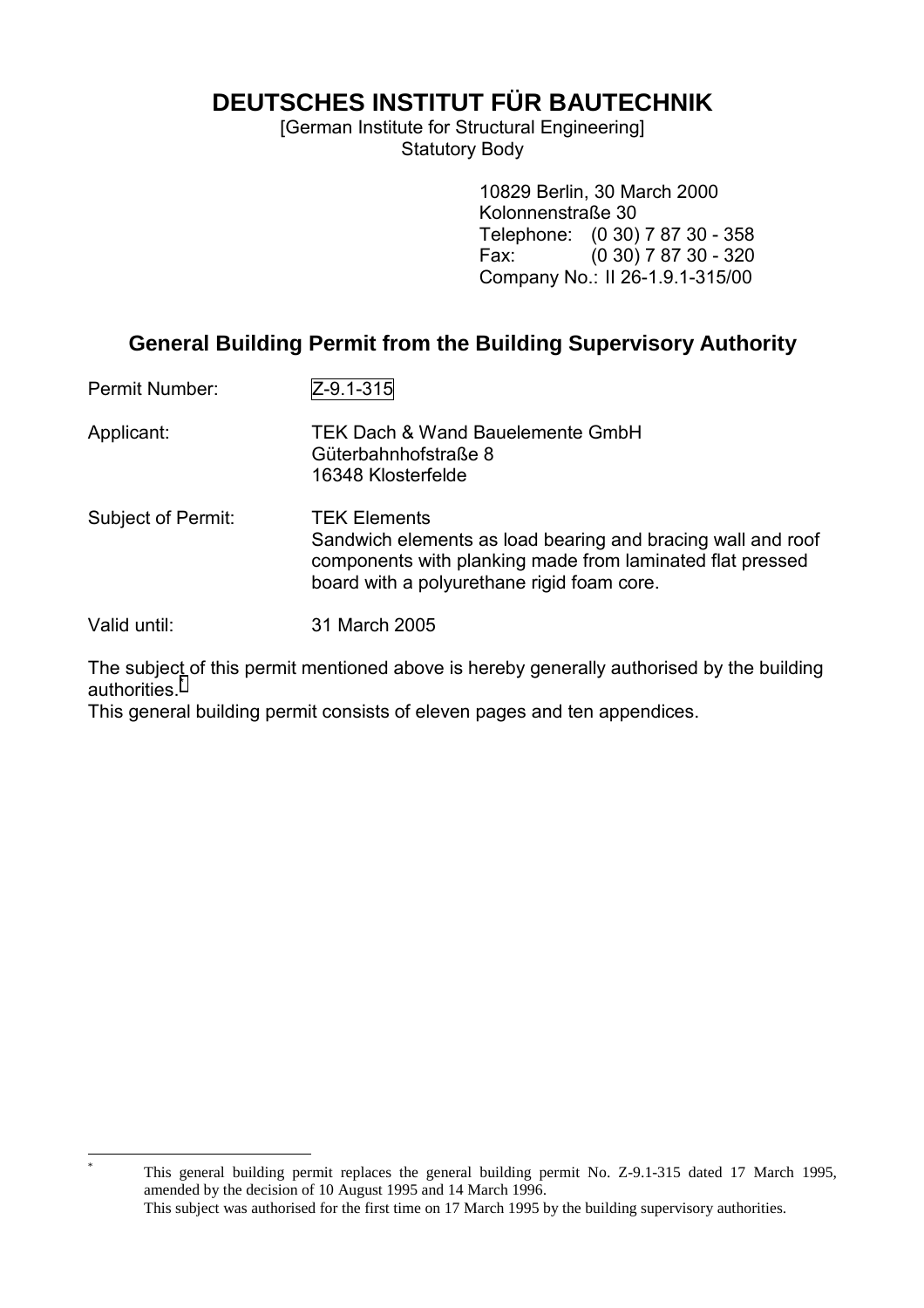## **I. GENERAL TERMS**

- 1. The general building permit proves the usability or applicability of the subject of the building permit in the sense of the building regulations of the *Länder* [German federal states].
- 2. The general building permit does not replace the approvals, agreements and certifications which are required under law for the execution of any intended building.
- 3. The general building permit is issued without prejudice to the rights of third parties, especially private property rights.
- 4. Manufacturers and distributors of the subject of this permit are, without prejudice to the more extensive regulations in "Specific Terms", to provide the user or consumer of the subject of the permit with copies of the general building permit and to indicate that the general building permit must be available on the application premises.
- 5. The general building permit may only be duplicated in full. The publication of extracts thereof requires the approval of the Deutsches Institut für Bautechnik. Texts and drawings from advertising brochures must not contradict the general building permit. Translations of the general building permit must contain the reference "Vom Deutschen Institut für Bautechnik nicht geprüfte Übersetzung der deutschen Originalfassung" [Translation of the original German Version not checked by the Deutsches Institut für Bautechnik"].
- 6. The general building permit is issued irrevocably. The terms of the general building permit may subsequently be expanded and amended, especially if new technical findings so require.
- 7. The building products named in the general building permit require proof of their conformity (conformity proof) and the code with the conformity sign (U-sign) in accordance with the conformity regulations of the *Länder*.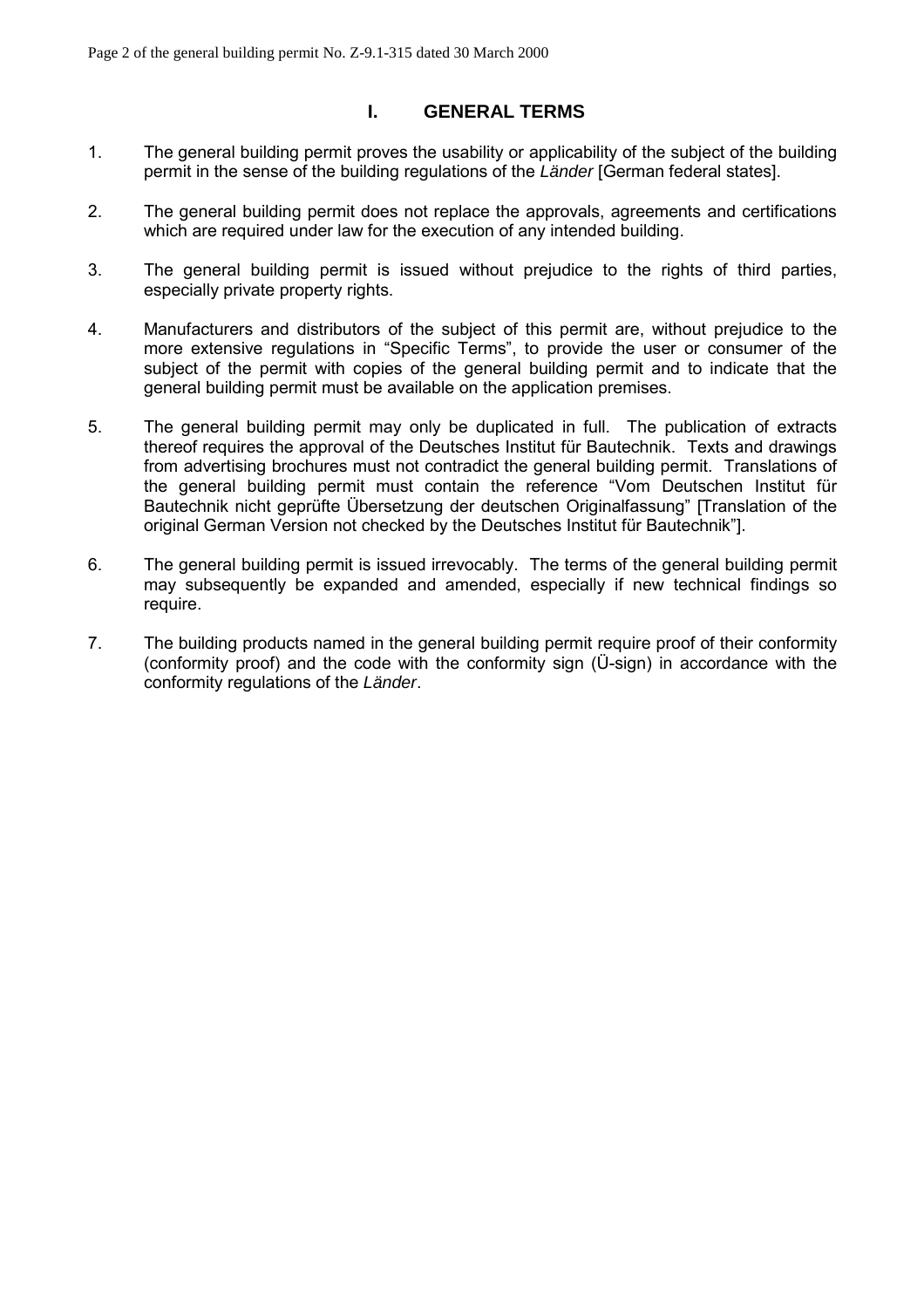## **II. SPECIAL TERMS**

## **1. Subject of the Permit and Field of Application**

## 1.1 **Subject of the Permit**

The TEK elements (sandwich elements) consist of two outer cover layers of at least 16 mm thick laminated flat pressed board (particle board) in accordance with DIN 68 763:1990-09 and a 110 mm thick injected polyurethane (PUR) rigid foam core in accordance with DIN 18 164-1:1992-08 (See Appendix 1). In addition to these standards and irrespective of these, any further demands of the special terms are to be taken into account.

The TEK elements and their parts, as well as their manufacturing conditions must correspond to the information submitted to the DIBt.

## 1.2 **Field of Application**

- 1.2.1 The TEK elements are to be used as load bearing, bracing or non-load bearing wall and roof components for single and two storey buildings and for attic storeys in multi-storey buildings, provided that the demands of regulations in other fields, e.g. fire safety, do not specify otherwise.
- 1.2.2 In buildings to be used for commercial purposes, only predominantly static moving loads in accordance with DIN 1055-3:1971-06 - Load Information for Buildings: Moving Loads - are permitted.
- 1.2.3 For external building components, long lasting water protection is to be used to ensure that harmful influences such as moisture, and especially condensation, can be avoided in the long term.
- 1.2.4 The TEK elements should not be used in cellars or basements, wet rooms (bathrooms and kitchens in residential buildings are not considered as wet rooms) and for outbuildings.

## 2. **Terms for the TEK Elements and Wall and Roof Components Made Thereof**

## 2.1 **Properties and Composition**

2.1.1 Laminated flat pressed board

The laminated flat pressed board (particle board) must conform to the standard DIN 68 763:1990-09 – Laminated Flat Pressed Board for Construction: Terms, Demands, Testing, Monitoring.

In addition to the demands of the DIN 68-763 standard, the following properties must also be shown:

a) Flectional strength when load placed on flat surface (Edge flectional strength)  $\beta_{Bxz}$  > 12 N/mm<sup>2</sup>

The associated flectional elastic modulus must be at least

 $E_{Bxz}$  = 2350 N/mm<sup>2</sup>.

b) Tensile strength under load on flat surface

 $f_{\rm Bxz}$  > 7.8 N/mm<sup>2</sup>

The associated flectional elastic modulus must be at least

 $E_{Bxz}$  = 2550 N/mm<sup>2</sup>.

For the testing of the properties listed under a) and b), the information in Sections 2.3.2. and 2.3.3 of this general building permit applies.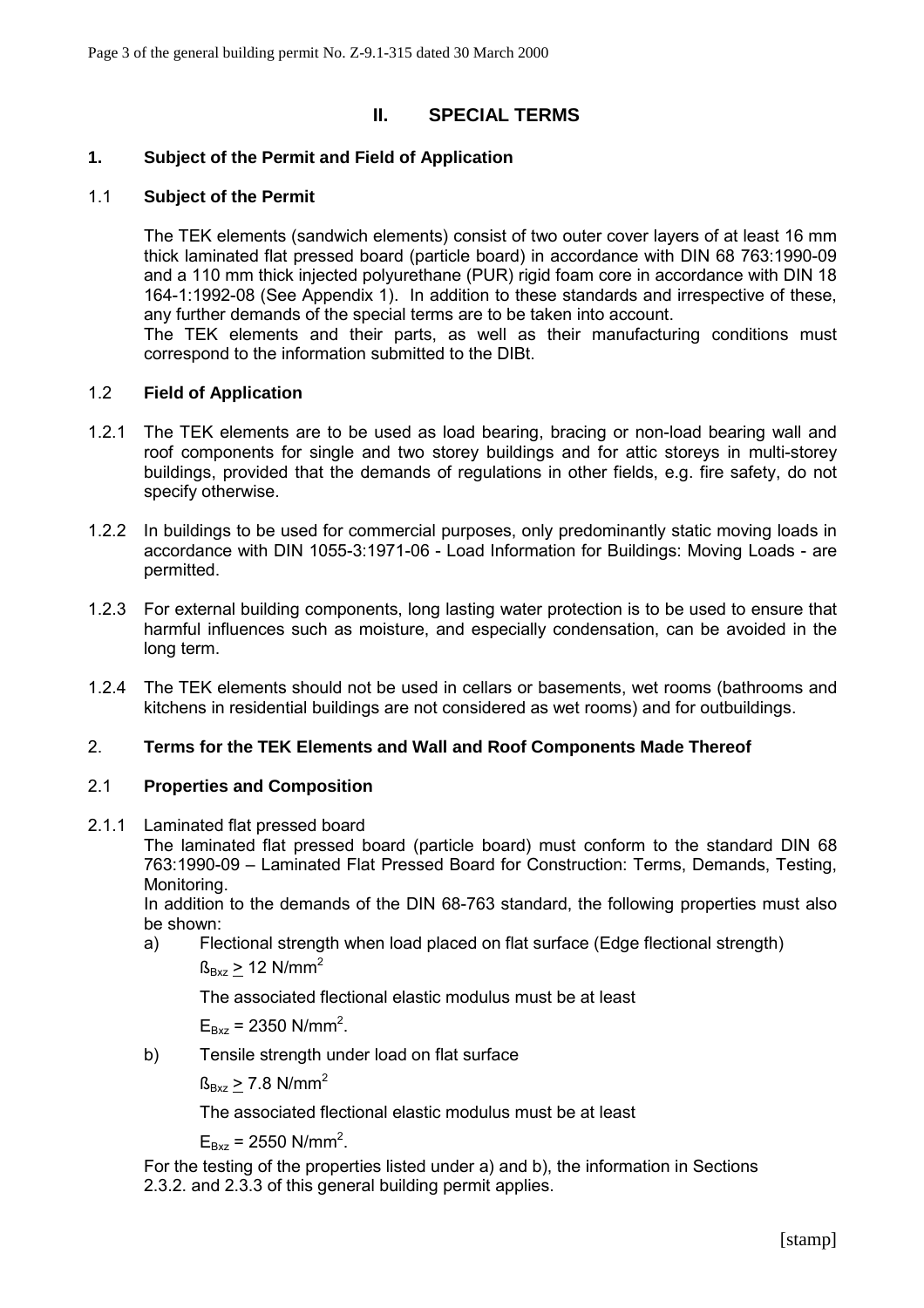## 2.1.2 Polyurethane Rigid Foam

The polyurethane (PUR) rigid foam must conform to the standard DIN 18 164-1:1992-08 - Foam plastics as insulating material for building: insulating materials for heat insulation. In addition to the demands of this standard, the following properties must also be shown:

- a) Raw density at least 33 kg/m<sup>3</sup>
- b) Shear modulus at least  $4 \text{ N/mm}^2$
- c) Modulus of elasticity in tension  $E_z \ge 4.5$  N/mm<sup>2</sup>
- d) Modulus of elasticity under compression  $E_D \ge 4.5$  N/mm<sup>2</sup>.

For the testing of the properties listed above, the information in Section 2.3.2 of this general building permit applies.

- 2.1.3 Sandwich Construction of Laminated Flat Pressed Board/Hard PUR Foam
	- The following demands are placed on the sandwich building:
		- a) Shear modulus at least  $0.12$  N/mm<sup>2</sup>
		- b) Tensile strength at least 0.07 N/mm<sup>2</sup>
		- c) Compressive strain at 10 % compression set at least 0.8 N/mm<sup>2</sup>.
		- For the testing of the properties listed above, the information in Section 2.3.2 of this general building permit applies.
- 2.1.4 TEK Elements
- 2.1.4.1 General

The cross sectional building of the TEK elements must be symmetrical (see Appendix 1), consisting of an internal 110 mm thick polyurethane rigid foam core, moulded as foam in the manufacturing process, in accordance with Section 2.1.2 and cover layers of at least 16 mm thick laminated flat pressed board in accordance with Section 2.1.1.

The laminated flat pressed boards must have been cleaned on their adhering sides before the insertion of the foam.

No additional fixing is required alongside the adhesion between the laminated flat pressed boards and the hard PUR foam created when the foam is added and hardened.

- 2.1.4.2 Wall Components
- 2.1.4.2.1 The height of wall components may not exceed h = 3.0 m.
- 2.1.4.2.1 a) The width of the wall component as an individual element (monolithic detachable element) must be at least  $b = 1.25$  m (See Appendices 2 and 2a). In this case, a frame extending over several individual elements is required at the top and bottom of the wall component, or a threshold of solid wood (pine) in accordance with DIN 1052-1<sup>1</sup>, of at least Grade S10 in accordance with DIN 4074-1:1989-09 with a height of  $h_1 =$  > 50 mm and a width of  $b_1 = 110$  mm is to be nailed in place (See Appendix 2). The nailed down wood may also be dovetail jointed.

The vertical edges of the wall component may be constructed without ribs. The connection of individual elements with or without openings to the built wall components must be made where the laminated flat pressed boards abut on the inside using connector elements made of laminated flat pressed board strips (tongues), wood (not necessarily throughout), sandwich element strips or using some other constructional equivalent (See Appendices 3 and 3a).

 $\frac{1}{1}$ <sup>1</sup> Where DIN 1052 is referred to below, this also refers to the relevant amendment sheet A1.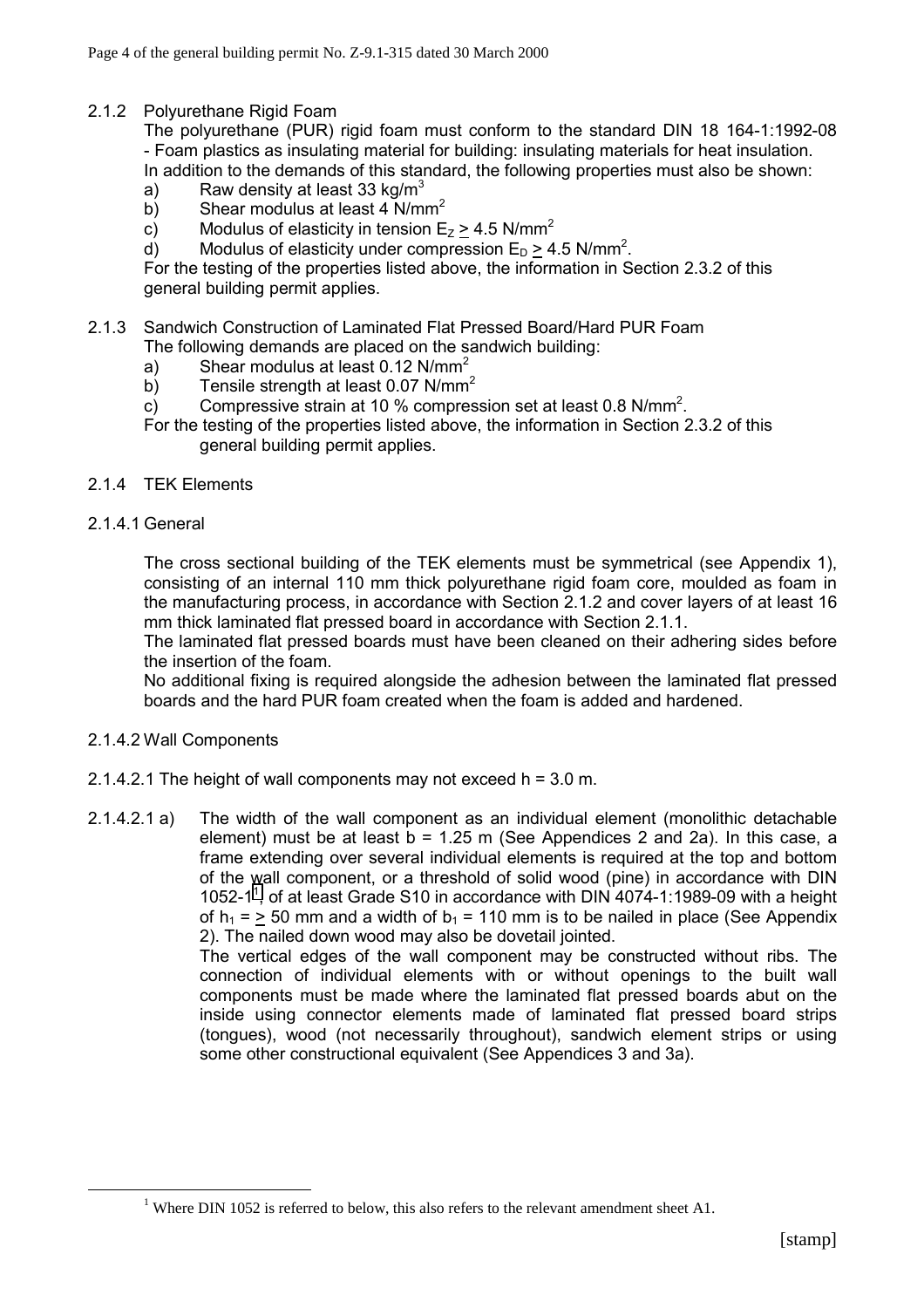- b) For thrust rigid individual elements (See Appendix 2), nails should be much closer together at the top and the bottom than with simple vertical load bearing individual elements, and the threshold should be effectively and statically anchored. The same applies for two grid elements (see Appendices 3 and 3a).
- 2.1.4.2.3 Wall components with openings (window and door elements) are to be made in accordance with Appendices 4 to 7.

The openings are to be edged with wood (pine) ribs, at least Grade S10, at least 50 mm wide all round. Joints in the laminated flat pressed board and the hard foam are only permitted in their middles (zero radial stress area).

The support width of the supports may not be more than four times their support height.

Table 1 applies for the remaining element dimensions in the area of window and door openings.

Table 1: Demands on the remaining element dimensions in the area of window and door openings.

|                                      | <b>Window Element</b> | Door Element |
|--------------------------------------|-----------------------|--------------|
| Width of wall element                | > 0.20                | > 0.45       |
| $\mathrm{m}$<br>adjacent to opening  |                       |              |
| Elbow height<br>յլ[m]                | > 0.80                | -            |
| Support height<br>. <sub>o</sub> [m] | > 0.50                | > 0.50       |

2.1.4.2.4 The outer covering layer of external wall components must be made of laminated flat pressed board of class V100 derived timber product. For the inner covering layer of these components and for the covering lagers of interior building components, class 100G derived timber product laminated flat pressed board must not be used.

#### 2.1.4.3 Roof Components

- 2.1.4.3.1 Roof components should be made of single span boards with or without cantilevers and of continuous boards. The support width for single span boards should not exceed 3.50 m, and the length of the cantilever should not exceed 1.0 m. For continuous boards, the support width should not exceed 4.0 m.
- 2.1.4.3.2 The outer covering layer of roof components must be made of laminated flat pressed board of class V100 or V100G derived timber product. For the inner covering layer of these components, class 100G derived timber product laminated flat pressed board must not be used.
- 2.1.5 Joints and Fixings

Squared timber (frames, thresholds) and strips are to be attached using 2.8 x 63 special nails of bearing class III in accordance with DIN 1052-2:1988-04. For the attachment of the strips, 2.8 x 35 special nails of bearing class III should also be used.

For the connection of the thresholds to the substructure, the following are to be used:

- hot dip galvanized M10 bolts, property class 8.8 in accordance with DIN EN 20 898-1:1992-04
- M10 bolts made of stainless steel according to the general building permit No. Z-30.3.3, Material No. 1.4401 or 1.4571.
- other threshold fixings according to specific static evidence.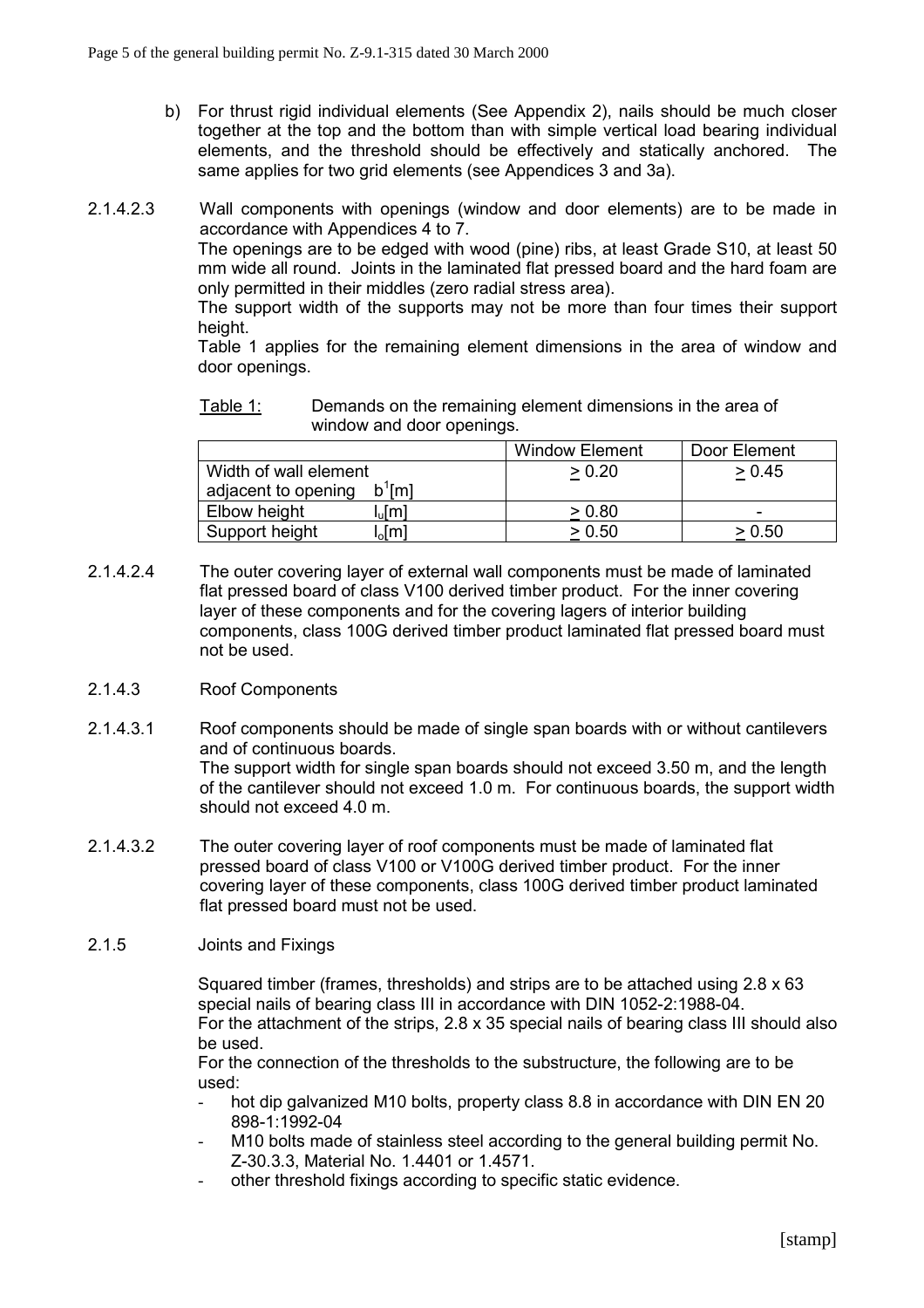## **2.2 Manufacture, Packaging, Transport, Storage and Identification**

#### 2.2.1 Manufacture

The manufacture of the TEK elements takes place continuously in a continuous press, whereby a liquid foam mixture is sprayed in between the laminated flat pressed boards, kept 110 mm apart. When this mixture foams, it creates an adhesive bond between the laminated flat pressed boards.

The TEK elements are cut for their specific purpose directly after manufacture and are then stored to harden.

The manufacturer places high demands on the faultless working methods of the production plants and the monitoring of the production process.

#### 2.2.2 Packaging, Transport, Storage

Specific packaging is provided for transport and for storage of the wall and roof components, ready to be used, on the building site, which does not damage the parts and does not become unacceptably damp.

Damaged wall and roof components should not be used in building.

#### 2.2.3 Identification

The wall and roof components and the delivery note for the components must be identified by the manufacturer with the conformity sign  $(\ddot{\mathbf{U}}\text{-sign})$  in accordance with the conformity regulations of the *Länder*. Identification can only be carried out if the requirements of Section 2.3 have been fulfilled.

In addition, the delivery note should contain at least the following information:

Designation of the Subject of the Permit

Manufacturing Plant

If the use of V100G derived timber product laminated flat pressed boards is specified for an application in accordance with DIN 68800-2:1996-05, these external wall and roof components should be identified clearly with "Inside" and "Outside".

## **2.3 Conformity Proof**

#### 2.3.1 General

The confirmation of conformity of wall and roof components made of sandwich elements under the terms of this general building permit must be achieved for each manufacturing plant with a conformity certificate on the basis of the plant's own production controls and regular outside monitoring, including an initial examination of the TEK elements under the following conditions.

For awarding the conformity certificate and the outside monitoring, including the product testing to be carried out as part of this, the manufacturer of the TEK elements is to use a recognised certification office or a recognised monitoring office.

The Deutsches Institut für Bautechnik is to be given a copy of the conformity certificate issued by the certification office.

The Deutsches Institut für Bautechnik is also to be given a copy of the initial examination report, for information purposes.

## 2.3.2 Internal Production Controls

Internal production controls are to be set up and carried out within each manufacturing plant. Internal production controls are taken to mean the continual monitoring of production carried out by the manufacturer, whereby the latter ensures that the building products that he manufactures correspond to the terms of this general building permit.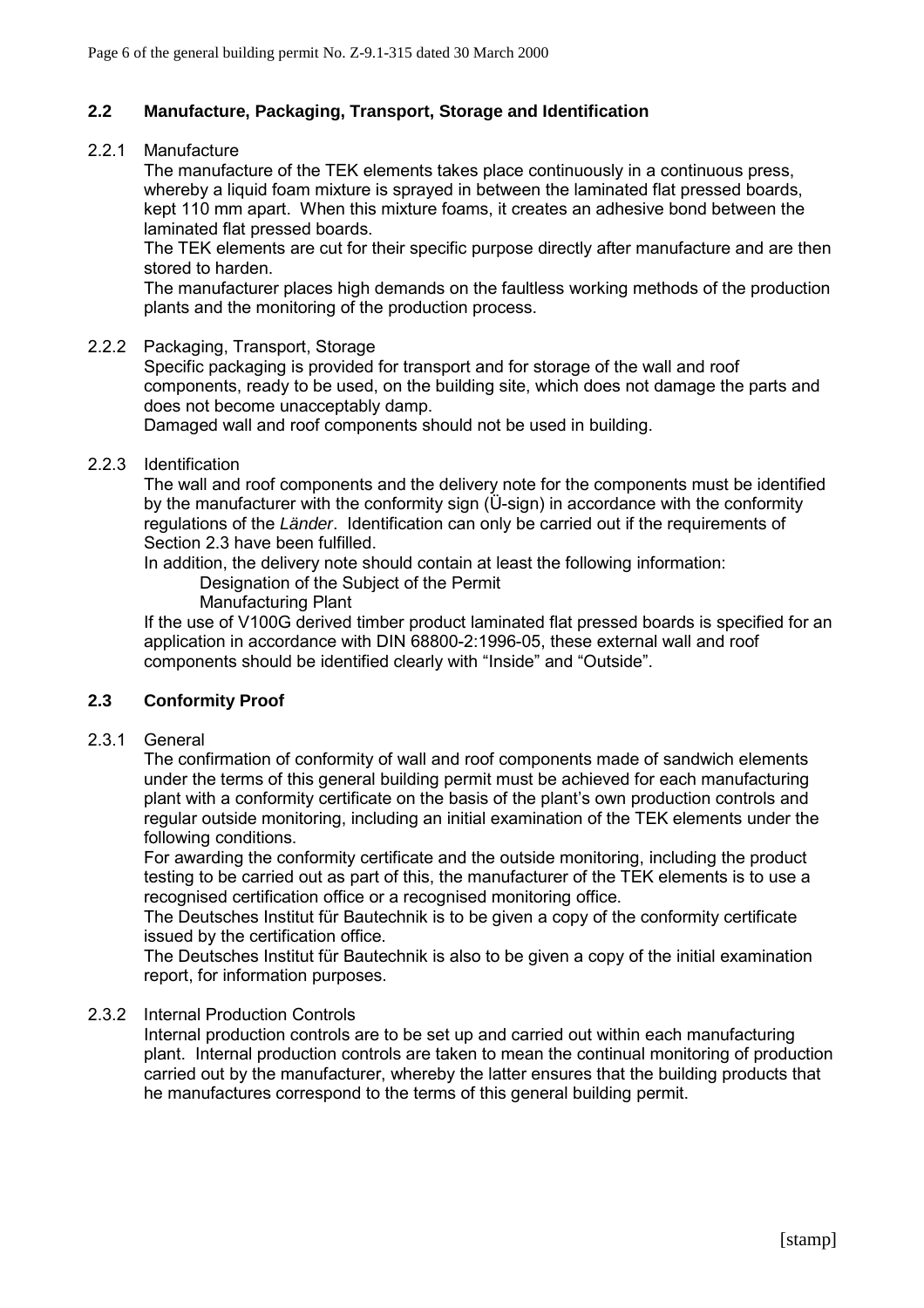The internal production controls are to include at least the measures listed below:

- Description and examination of the finished materials
	- Flectional strength of the laminated flat pressed boards when load placed on flat surface in a 3 point flexion test; support width ratio  $\mathbf{l}$ :  $\mathbf{d} = 20$ , whereby the average height of the test subject d must be at least twice the thickness of the board.
- Controls and tests which are carried out during manufacture.
- Proof and testing which are carried out on the finished product.
	- Raw density of the hard foam material Test subject dimensions (in mm)

100 x 100 x c (c = core height)

| - Thrust strength of core compound<br>- Thrust modulus of core compound | 4 point flexion test based on DIN 53 293 with<br>reduced beam lengths $L_a - 18$ h, L = 20 h,<br>$(h = height of the overall cross section of the$<br>sandwich element), test speed 8 mm/min     |
|-------------------------------------------------------------------------|--------------------------------------------------------------------------------------------------------------------------------------------------------------------------------------------------|
| - Tensile strength of core compound                                     | Tension test at right angle to cover layer level<br>on the core compound based<br>- Elasticity E modulus ( $E_z$ ) of hard foam on DIN 53 292; Test subject dimensions (in<br>mm): 100 x 100 x h |
| - Compressive strain of core<br>compound at 10 % compression            | Compression test at right angle<br>to cover layer level<br>based on DIN 53 291; Test                                                                                                             |
| - Compression E modulus $(E_D)$<br>of hard foam                         | subject dimensions:<br>$100 \times 100 \times h$                                                                                                                                                 |

The results of the internal production controls are to be noted and analysed. The notes should contain at least the following information:

- Designation of building product or finished material
- Type of control or test
- Date of manufacture and testing of building product
- Result of controls and tests
- Signature of person responsible for the internal production controls

The notes are to be retained for at least five years and made available to the monitoring office used for the outside monitoring. They are also to be made available to the Deutsches Institut für Bautechnik and the highest building supervisory authorities responsible on request.

If the test results are insufficient, the manufacturer is to take appropriate measures without delay to rectify the defect. Construction products which do not fulfil requirements are to be managed in such a way that there is no possibility of confusing them with conforming products. After the fault has been remedied, the test involved must be repeated without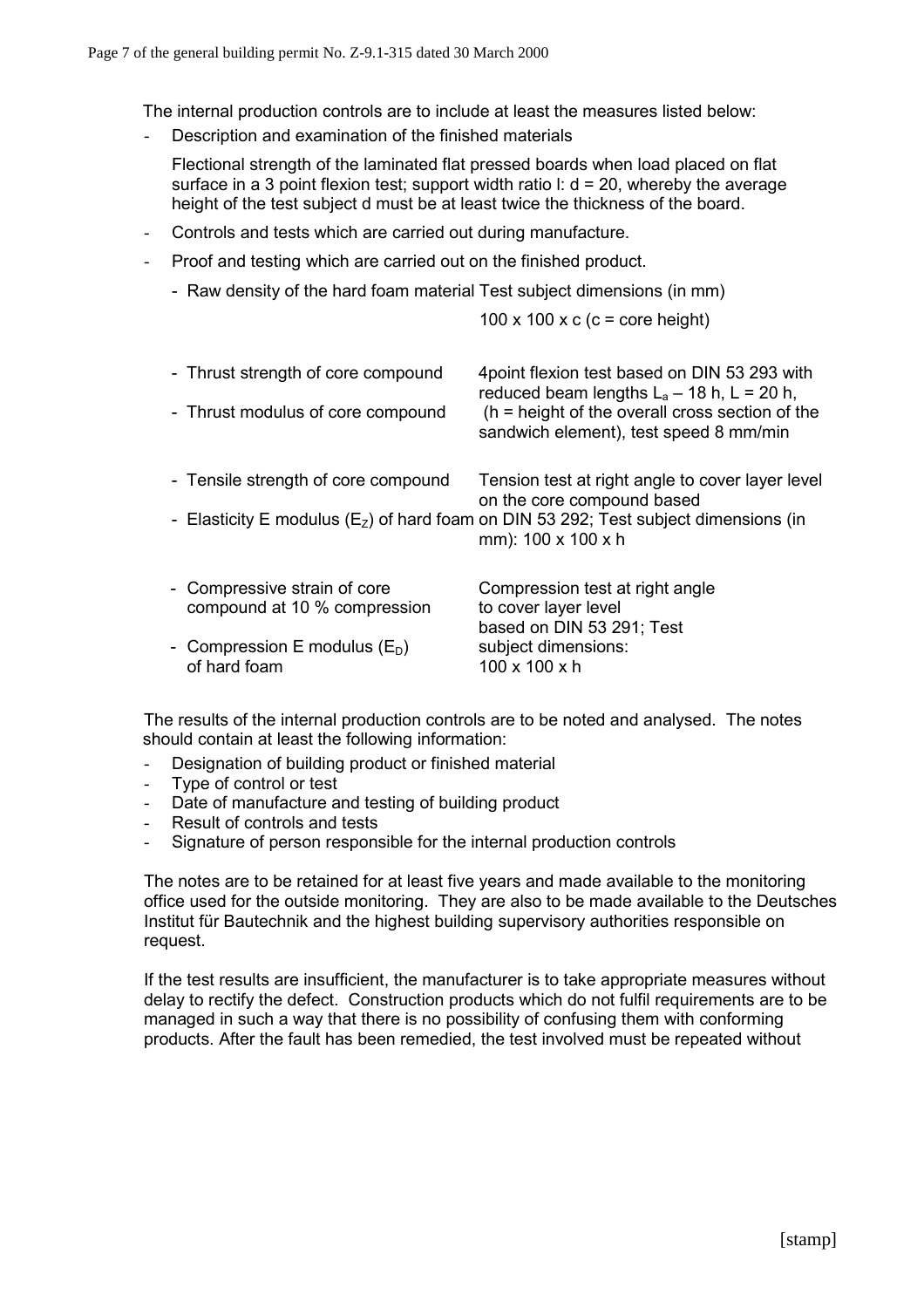delay – as far as this is technically possible and necessary to demonstrate that the fault has been remedied.

2.3.3 External Supervision

The internal production control in each manufacturing plant must be monitored regularly using external supervision, at least twice a year.

Part of the external supervision must consist of an initial testing of the TEK elements and can also involve taking samples for spot checks. The recognised supervisory agency is responsible for sampling and the testing.

The following tests are the minimum requirement for external supervision:

all the tests required in the section 2.3.2 as well as

tensile strength of the laminated flat pressed boards with load on the board surface plane according to DIN EN 789:1996-07

The certification and external supervision results are to be kept for a minimum of five years. They must be submitted to the Deutsches Institut für Bautechnik and the relevant highest inspector of works by the certifying agency or the supervisory agency when requested.

#### **3 Design and dimensioning regulations**

#### **3.1 General**

- 3.1.1 The DIN 1052-1: 1988-04 wooden structures applies to the design and dimensioning of structures manufactured from TEK elements, in as far as no other instructions to the contrary are given here.
- 3.1.2 Proof must be furnished, in each individual case, of the stability of buildings where TEK elements are used. The wall unit anchorages must be shown to be compliant with DIN 1052-2: 1988-04.
- 3.1.3 The relevant regulations, standards and guidelines prescribed apply to the necessary demonstration of compliance with regard to heat insulation, damp proofing, sound proofing and fire proofing. The DIN 68 800-2: 1996-05 and  $-3$ : 1990-04 standards apply to the preventative wood preservation for the wall and roof units manufactured from the sandwich elements.

#### **3.2 Wall units**

3.2.1 Single elements and composite elements (single and double grid elements)

- Single loads on the upper edge of the elements are to be distributed evenly across the width of the element.

- The minimum contact length must not be less than 0.045 m.

- In relation to the thickness of the element d, the load must not be more than  $e = d/6$  off centre.

- In the recording of the bearing compression , the permitted compressive strain (on the board surface planes) of the planking must not exceed  $\sigma$ Dx = 2.75 MN/m<sup>2</sup>.

- The vertical loads N and the horizontal loads  $F_H$  given in tables 2 and 3 can be specified as also applying to the wall unit.

- The wind load affecting the wall areas are only to be overlaid with the vertical loads N according to table 2. Here the following proof is to be furnished:

$$
\frac{N}{\text{zul N}} + \frac{M}{c_M \bullet \text{zul N}} \le 1
$$

whereby the following applies: zul N (permitted N) acccording to Table 2 zul M (permitted M) acccording to Table 2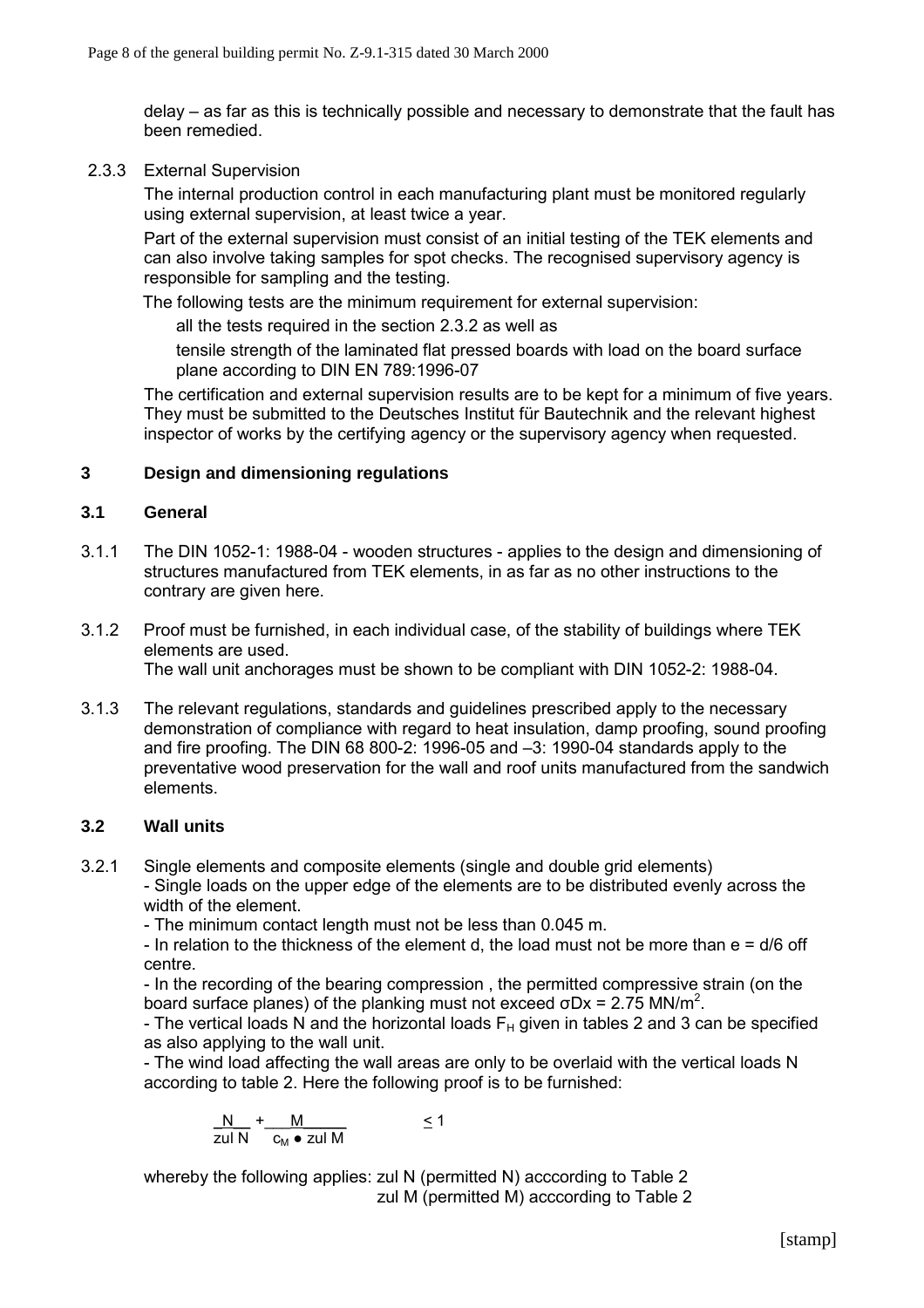$$
c_M = 1.0
$$
 for load case H  

$$
c_M = 1.25
$$
 for load case HZ

Table 2: permitted loads for whole elements and elements with breakthrough in the area of the full cross-section (Q)

| load                                                                                                                                                                                                                                    | zul [permitted] Q           | $1 = 2.45m$   | $1 = 2.7m$               |                               |
|-----------------------------------------------------------------------------------------------------------------------------------------------------------------------------------------------------------------------------------------|-----------------------------|---------------|--------------------------|-------------------------------|
|                                                                                                                                                                                                                                         | [kN/m]                      |               |                          | 3.00m                         |
| right angled to the                                                                                                                                                                                                                     | zul [permitted] M           | 2.8           |                          |                               |
| surface plane                                                                                                                                                                                                                           | [kNm/m]                     | 2.0           |                          |                               |
| load<br>parallel to the surface<br>plane                                                                                                                                                                                                | zul [permitted] N<br>[kN/m] | $35.25^{1.2}$ | $0.87*$<br>$35.35^{1.2}$ | $0.75*$<br>35.35 <sup>1</sup> |
| $1$ between I = 2.45 and I = 3.00 m may be interpolated linearly<br>$2$ In the area of individual loads zul [permitted] N = 51.5 kN/m may not be exceeded.<br>However, overall the highest value zul [permitted] N is to be adhered to. |                             |               |                          |                               |

Table 3: permitted horizontal loads  $F_H$  in kN/m of single and double grid elements with load parallel to the surface plane

| element length<br>element width                                                                                              | $1 = 2.45$ m <sup>1</sup> | $1 = 2.75$ m <sup>1</sup> | $1 = 3.00$ m <sup>1</sup> |
|------------------------------------------------------------------------------------------------------------------------------|---------------------------|---------------------------|---------------------------|
| $b = 1.25$ m <sup>2</sup>                                                                                                    | 1.75                      | $0.87 \cdot 1.75$         | $0.75 \cdot 1.75$         |
| $b = 2.5$ m <sup>3</sup>                                                                                                     | 7.25                      | $0.87 \cdot 7.25$         | $0.75 \cdot 7.25$         |
| 1 between $I = 2.45$ and $I = 3.00$ m may be interpolated linearly<br>2 according to Appendix 2<br>3 according to Appendix 3 |                           |                           |                           |

## 3.2.2 Door and window lintels

- The documentation of the lintels under bending load caused by vertical loads must be made in accordance with DIN 1052-1. In this case the PUR rigid foam must not be taken into consideration, but may be included as buckling reinforcing for the outer layers without any certification.

- In the case of the proof of stability according to DIN 1052-1: 1988-04, Section 8.3 for girders subject to bending from cross-section parts bound together flexibly, contrary to DIN 1052 –1, Table 6, the tensile stress for the 16 mm thick laminated flat pressed boards is to be limited to  $\sigma Zx = 2.0$  MN/m<sup>2</sup>.

#### **3.3 Roof units**

3.3.1 - In the case of the proof of stability for roof units (see Section 2.1.4.3.1) the shearing forces and moments must be based on

> zul [permitted]  $Q = 2.8kN/m$ zul [permitted] M = 2.0kN/m

- The compressive strains at right angles to the element surface planes that result from bearing forces are to be shown for the rigid foam core in the gravitational plane of the

element and should not exceed σD $\perp$  = 0.05 MN/m<sup>2</sup>. A load spread under 45<sup>°</sup> can be assumed for the theoretical compression distribution length in lengthwise direction in the element.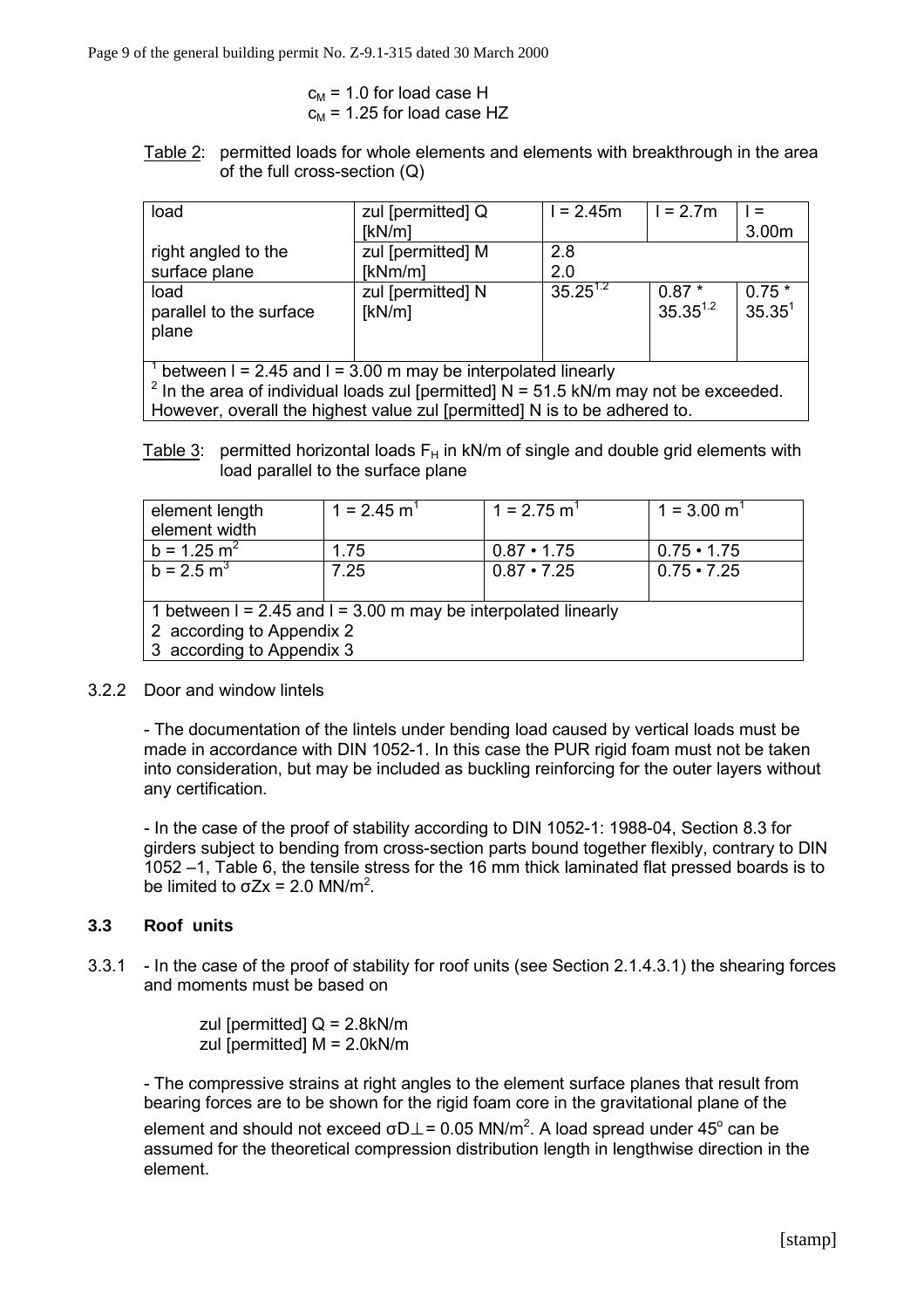- When calculating the cutting dimensions of statically undetermined systems, the thrust deformation of the core material is to be taken into consideration. The calculation can be made by approximation according to the linear sandwich membrane theory (not taking into consideration the inherent flexural strength of the outer layers) or according to the girder theory by including the thrust deformation. Repositioning of the section values as a result of creep do not need to be taken into consideration. With regard to the elasticity values for laminated flat pressed boards  $E_D(0)$  and the PUR rigid foam core  $G_K(0)$  to be used in the calculation, data given in Section 3.3.2 applies.

3.3.2 The proof of stability for roof plates (see Section 2.1.4.3.3) is to be carried out analogously according to DIN 1052-1: 1988-04, Section 8.3. Here the tensile stress for the 16 mm thick laminated flat pressed boards is to be limited to  $\sigma Zx = 2.0 \text{ MN/m}^2$ , contrary to DIN 1052 -1, Table 6.

- The deflexions of roofing elements are to be demonstrated, taking into consideration the effects of time. The deformations can be calculated by approximation according to the linear sandwich membrane theory or according to the girder theory by including the thrust deformations with the time dependent elasticity values (or creep measurements) of the outer layers and the PUR rigid foam core

 $E_D(t) = E_D (0)/(1 + φED (t)),$ <br>  $E_{D(0) = 2000 \text{ MN/m}^3,}$   $G_K (0) = 4 \text{ MN/m}^3$  $E_{D(0)} = 2000$  MN/m<sup>3</sup>,

The final values of the deflexions are to be determined differentiated according to load. The values of the creep measurements at the point in time  $t = 10<sup>\#</sup>$  h are to be used for inherent weight and constant load and for snow the creep measurements at the point in time t = 2000 h:

| φED (2000) = 0.75, | $\phi$ ED (10 <sup>5</sup> ) = 2.25 |
|--------------------|-------------------------------------|
| φGK (2000) = 1.5,  | $\phi$ GK (10 <sup>5</sup> ) = 6.5  |

The final values of the deflexions must not exceed 1/100 of the bearing span.

## **4 Regulations for the implementation**

#### **4.1 General**

When building structures using TEK elements made from sandwich elements, the following apply: DIN 1052-1 and DIN 68 800-2: 1996-05 - wood preservation; preventative building measures in superstructures  $-$  in as far as no other instructions to the contrary are given here.

The building of building structures using TEK elements according to Section 1.1 in the area of application according to Section 1.2, is to be carried out only by the manufacturer or by timber building businesses with the qualifications and briefing to do so ( recorded proof that the manufacturer has briefed the business is required).

## **4.2 Wall units**

4.2.1 Hot galvanized M 10 bolts or stainless steel M 10 bolts with washers or other anchorages with proven static must be used to attach the wall units that function as thrust elements (according to Appendices 2 and 3) to the substructure.

The anchoring to the substructure, e.g. using dowels generally approved by the building authorities, must be friction-locked.

All other wall units (see Appendices 2a, 3a, 4 and 5) must be anchored structurally.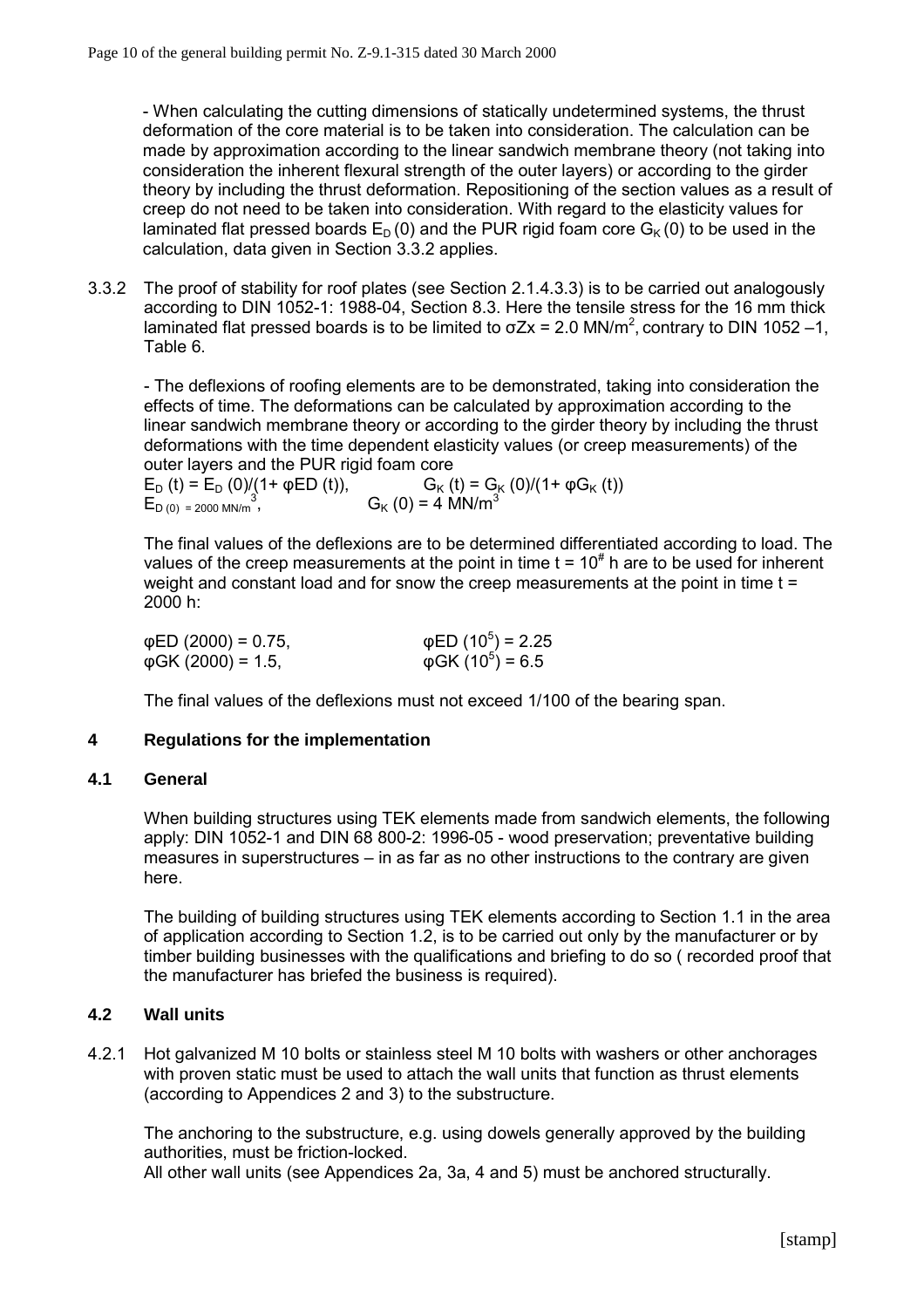- 4.2.2 The bearing narrow sides of the laminated flat pressed boards must be permanently protected from mechanical damage and from damp, e.g. splash water, in particular by the use of structural measures (see also Appendix 8), if necessary also by means of suitable permanently elastic seals.
- 4.2.3 The connection of TJl girders according to the general building permit Z-9.1-277 to TEK wall units with HWS preforms of the type MlT and lTT is permitted if the regulations of the general building permit No. Z-9.1-302 are complied with.

The connection is to be carried out using special nails according to DIN 1052-2 of at least bearing class II.

4.2.4 In the case of outside wall units a permanent weather protection is to be ensured as follows:

- Exterior sited, directly applied insulating composite system (WDVS) with a general building permit for use on bases made from laminated flat pressed boards in accordance with DIN 68 763;

- curtain shell, ventilated at rear, with additional water repellent layer on the outer laminated flat pressed board with  $S_{a} = \geq 1 \text{m} \leq 2 \text{m}$ ;

- curtain shell, not ventilated at rear, with additional water repellent layer on the outer laminated flat pressed board with  $S_{a} = 2$  1m < 2m;

- masonry shell facing with  $\geq 40$  mm air space up to the covering of the TEK element, with extension of the ventilation openings in accordance with DIN 1053-1 as well as covering of the TEK element

a) by a water repellent layer with  $S_{a} = 2$  1m < 2m;

b) by rigid foam boards in accordance with DIN 18164-1, > 20mm thickness;

c) by mineral fibre insulation boards in accordance with DIN 18 165-1 with water repellent outer layer with  $S_{a} = \frac{1}{2}$  m  $\leq$  2m.

The suitability of systems of permanent weather protection diverging from this, must be demonstrated by the test certificate of the Forschungs- und Materialprüfungsanstalt [research and material testing institute] Baden-Württemberg in Stuttgart or the Wilhelm-Klauditz-Institut für Holzforschung [wood research] (WKI) in Braunschweig.

## **4.3 Roofing elements**

An efficient weather protection against the direct effect of damp must be put onto roofing units.

## **4.4 Acceptance test**

A recognised building supervisory agency for monitoring the transport and mounting of the subject of the permit must supervise that the provisions in Sections 2.2.2 and 4 dealing with transport and storage or with the mounting of the wall and roofing units are adhered to.

The supervision report must be kept for at least five years by the company carrying out the building, and must be submitted to the Deutsches Institut für Bautechnik or the relevant inspector of works when requested.

p.p. Balmer Sworn Sworn Sworn Sworn Sworn Sworn Sworn Sworn Sworn Sworn Sworn Sworn Sworn Sworn Sworn Sworn Sworn Sw

[signature]

[stamp]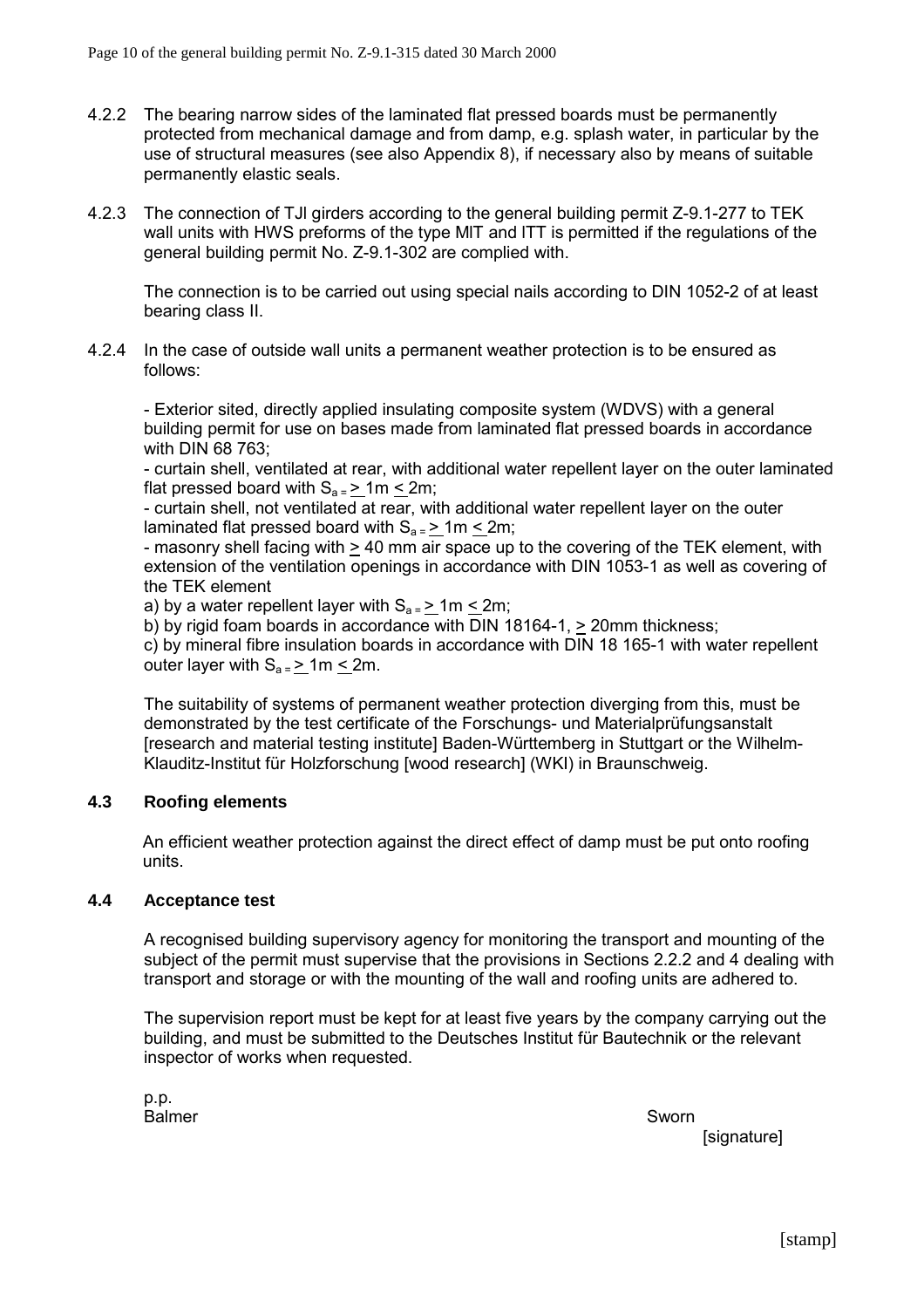Flachpressplatte V 100 nach DIN 68763 - laminated flat pressed board V 100 according to DIN 68763

Polyurethanhartschaumkern - polyurethane rigid foam core  $($  formgeschäumt  $) - ($ foamed in the mould $)$ nach DIN 18164 Teil 1 – according to DIN 18164 Part 1

Flachpressplatte V 100 nach DIN 68763 - laminated flat pressed board V 100 according to DIN 68763

Maße in mm- dimensions in mm

Benennung - title Aufbau der TEK-Elemente – structure of the TEK elements

**Anlage: 1 zur allgemeinen bauaufsichtlichen Zulassung Nr. Z-9.1-315 vom 30.März 2000 – Appendix 1 to the general building permit number Z-9.1-315 dated 30 March, 2000**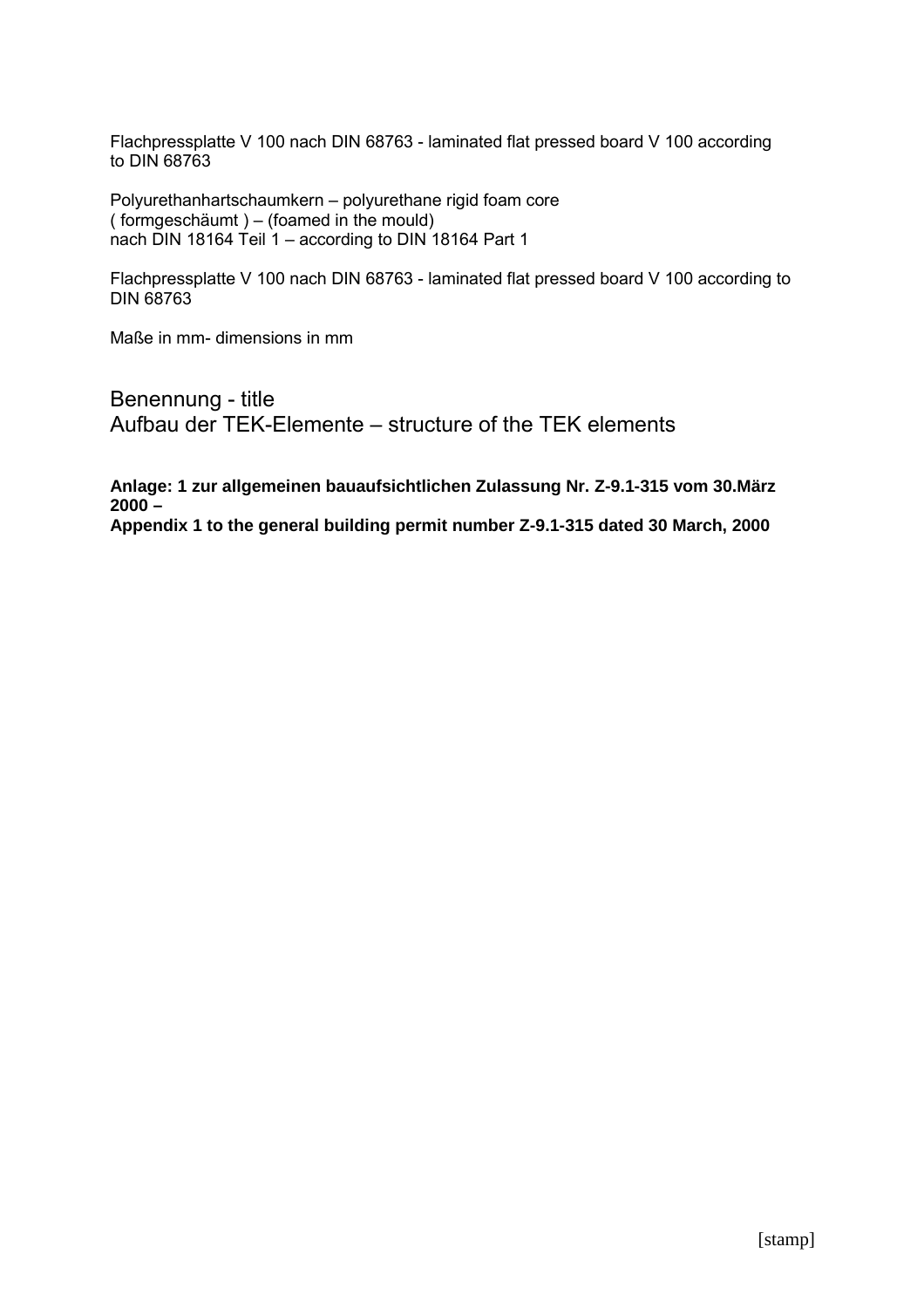Detail  $B =$  detailed drawing Schnitt  $B - B =$  Section  $B - B$ 

Flachpressplatte V 100 = laminated flat pressed board V 100

durchlaufendes Holz ≥ 50 x 110 Sortierklasse S 10 = continuous wood ≥ 50 x 110, sort grade S 10

Flachpressplatte V 100 = laminated flat pressed board V 100

 $F$ ußschwelle = inferior purlin

gemäß statischem Nachweis = according to static demonstration

Abstand der Befestigungspunkte gem. Detail = spacing of the attachment points according to detailed drawing

Detail B - detailed drawing B Detail A (siehe Anlage 6) = detailed drawing A (see Appendix 6)

Schnitt  $A - A$  = section  $A - A$ Befestigung gem. Anl. 6 o. 7 = attachment according to Appendix 6 or 7

Detail B = detailed drawing B Rillen-Sondern. 2,8 x 63 (DIN 1052 Teil 2) Tragfähigkeitskl. III = special annular nails 2.8 x 63 (DIN 1052 Part 2), bearing class III Nagelbild vorn (hinten spiegelbildlich) = positioning of nails at the front ( mirror image in rear) = positioning of nails at the front ( mirror image in rear)

Maße in  $mm =$  dimensions in  $mm =$  dimensions in  $mm$ 

Benennung = title Schubsteifes Wandbauteil (Einraster-Element) = thrust rigid wall unit ( single grid element)

**Anlage: 2 zur allgemeinen bauaufsichtlichen Zulassung Nr. Z-9.1-315 vom 30.März 2000 = Appendix 2 to the general building permit number Z-9.1-315 dated 30 March, 2000**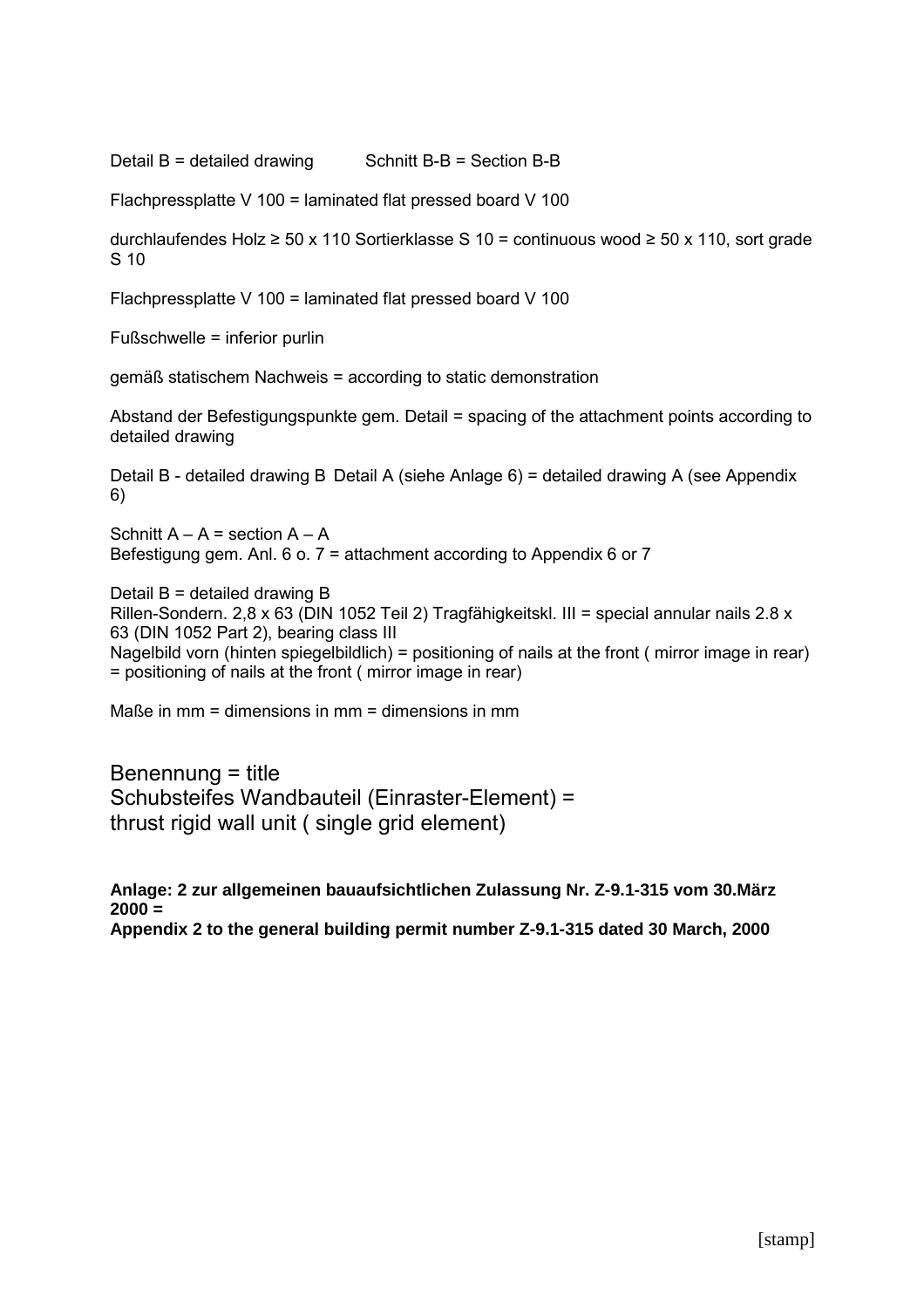Detail B = detailed drawing B Schnitt B-B = section B-B

Flachpressplatte V 100 = laminated flat pressed board V 100

durchlaufendes Holz ≥ 50 x 110 Sortierklasse S 10 = continuous wood ≥ 50 x 110, sort grade S 10

Flachpressplatte V 100 = laminated flat pressed board V 100

gemäß statischem Nachweis = according to static demonstration

Fußschwelle = inferior purlin

Detail B = detailed drawing B Detail A (siehe Anlage 6) = detailed drawing A (see Appendix 6)

Schnitt  $A - A$  = section  $A - A$ 

Detail B = detailed drawing B

Rillen-Sondern. 2,8 x 63 (DIN 1052 Teil 2) Tragfähigkeitskl. III = special annular nails 2.8 x 63 (DIN 1052 Part 2), bearing class III Nagelbild vorn (hinten spiegelbildlich) = positioning of nails at the front ( mirror image in rear) = positioning of nails at the front ( mirror image in rear)

Maße in  $mm =$  dimensions in  $mm$ 

Benennung = title Vertikallastabtragendes (Einraster-Element) = vertical load removing (single grid element)

**Anlage: 2a zur allgemeinen bauaufsichtlichen Zulassung Nr. Z-9.1-315 vom 30.März 2000 = Appendix 2a to the general building permit number Z-9.1-315 dated 30 March, 2000**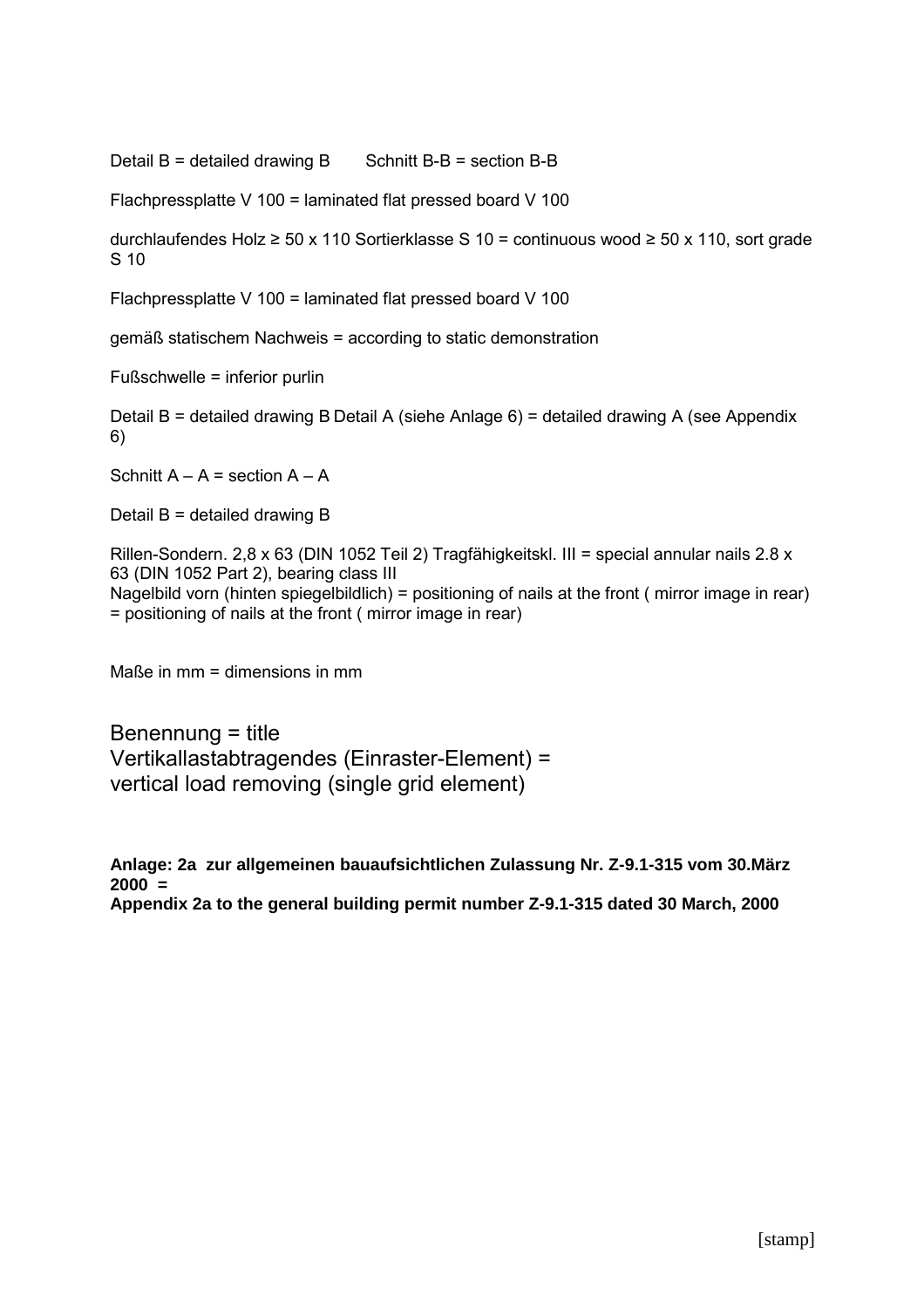Detail C = detailed drawing C Detail B = detailed drawing B Schnitt B-B = section B-B

Rillen-Sondern. 2,8 x 63 (DIN 1052 Teil 2) Tragfähigkeitskl. III = special annular nails 2.8 x 63 (DIN 1052 Part 2), bearing class III

Nagelbild vorn (hinten spiegelbildlich) = positioning of nails at the front (mirror image in rear)

Detail B = detailed drawing B Detail A (siehe Anlage 6) = detailed drawing A (see Annex 6)

Detail D (Variante 1-3) = detailed drawing D ( version  $1 - 3$ )

Schnitt A-A = section A-A

Befestigung gem. Detail = mounting according to detailed drawing

Detail D (Variante 1) = detailed drawing D (version 1) Detail D (Variante 2) = detailed drawing D (version 2) Detail D (Variante 3) = detailed drawing D (version 3)

Rillen-Sondern. 2,8 x 63 (DIN 1052 Teil 2) Tragfähigkeitskl. III = special annular nails 2.8 x 63 (DIN 1052 Part 2), bearing class III Feder aus Flachpressplatte 100 x 16 = spring from laminated flat pressed board 100 x 16 = spring from laminated flat pressed board 100 x 16 Ortsschaum DIN 18159 Teil # = in situ PUR foam DIN 18159 Part # PUR Hartschaum DIN 18164 Teil # = PUR rigid foam DIN 18164 Part # Flachpressplatte DIN 68763 = laminated flat pressed board DIN 68763

Vollholz 110 x 100 durchgeh. o. nicht durchgeh. = solid wood 110 x 100 full length or not full length = solid wood 110 x 100 full length or not full length Rillen-Sondern. 2,8 x 63 (DIN 1052 Teil 2) Tragfähigkeitskl. III = special annular nails 2.8 x 63 (DIN 1052 Part 2), bearing class III

Paneel durchgeh. 100 x 110 mit 2x Flachpressplatte = panel full length 100 x 110 with 2 x laminated flat pressed boards = panel full length 100 x 110 with 2 x laminated flat pressed boards

Rillen-Sondern. 2,8 x 63 (DIN 1052 Teil 2) Tragfähigkeitskl. III = special annular nails 2.8 x 63 (DIN 1052 Part 2), bearing class III

Benennung = title Schubsteifes Wandbauteil (Zweiraster-Element) = thrust rigid wall unit (two grid elements)

**Anlage: 3 zur allgemeinen bauaufsichtlichen Zulassung Nr. Z-9.1-315 vom 30.März 2000 = Appendix 3 to the general building permit number Z-9.1-315 dated 30 March, 2000**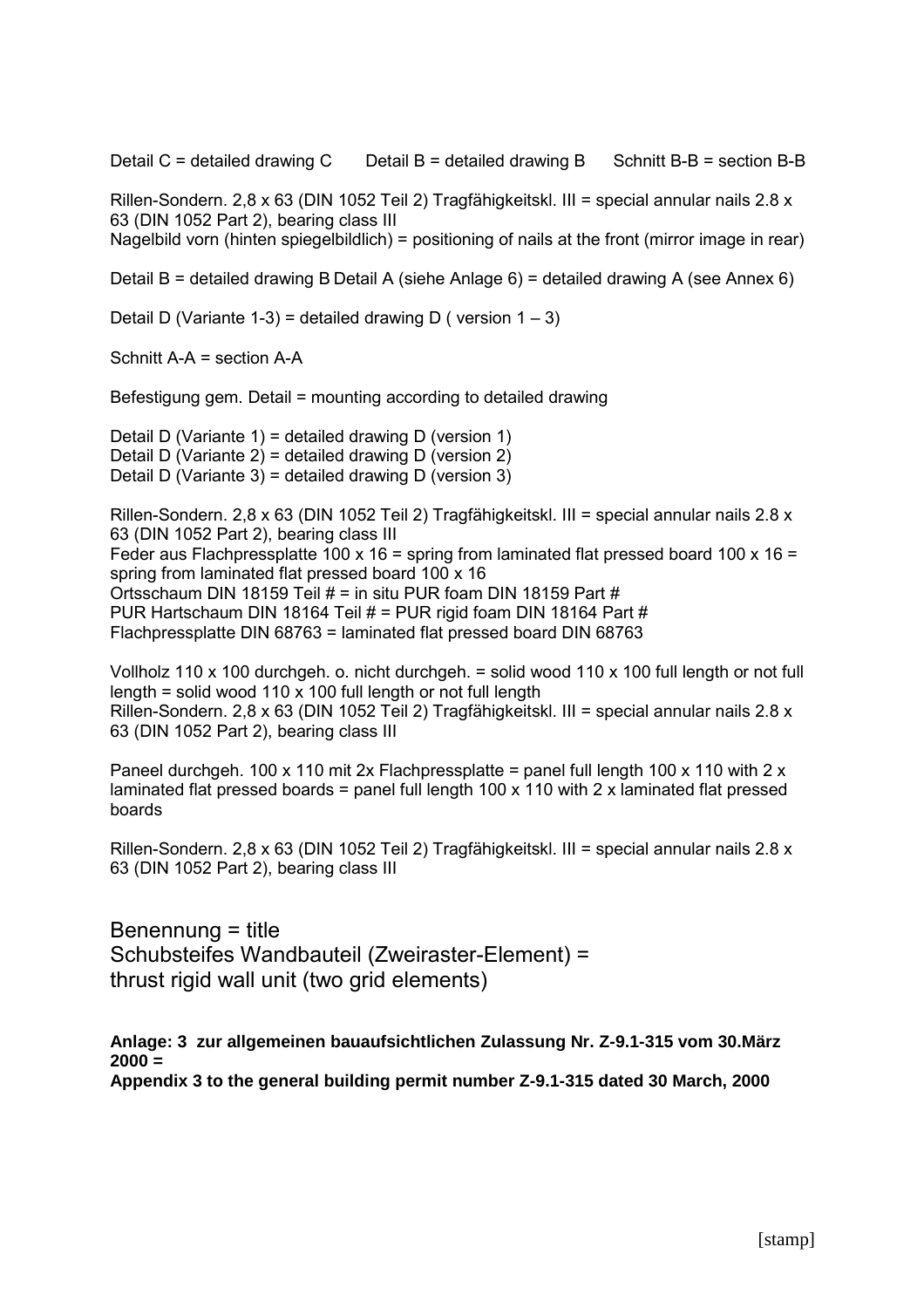Detail C = detailed drawing C Detail B = detailed drawing B Schnitt B-B = section B-B

Detail C = detailed drawing C

Rillen-Sondern. 2,8 x 63 (DIN 1052 Teil 2) Tragfähigkeitskl. III = special annular nails 2.8 x 63 (DIN 1052 Part 2), bearing class III Nagelbild vorn (hinten spiegelbildlich) = positioning of nails at the front ( mirror image in rear)

Detail B = detailed drawing B Detail A (siehe Anlage 6) = detailed drawing A (see Appendix 6)

Detail D (Variante 1-3) = detailed drawing D (version 1 - 3)

Schnitt A-A = section A-A

Befestigung gem. Detail = mounting according to detailed drawing

Detail D (Variante 1) = detailed drawing D (version 1) Detail D (Variante 2) = detailed drawing D (version 2) Detail D (Variante 3) = detailed drawing D (version 3)

Rillen-Sondern. 2,8 x 63 (DIN 1052 Teil 2) Tragfähigkeitskl. III = special annular nails 2.8 x 63 (DIN 1052 Part 2), bearing class III Feder aus Flachpressplatte 100 x 16 = spring from laminated flat pressed board 100 x 16 Ortsschaum DIN 18159 Teil 1 = in situ PUR foam DIN 18159 Part 1 PUR Hartschaum DIN 18164 Teil 1 = PUR rigid foam DIN 18164 Part 1 Flachpressplatte DIN 68763 = laminated flat pressed board DIN 68763

Vollholz 110 x 100 durchgeh. o. nicht durchgeh. = solid wood 110 x 100 full length or not full length

Rillen-Sondern. 2,8 x 63 (DIN 1052 Teil 2) Tragfähigkeitskl. III = special annular nails 2.8 x 63 (DIN 1052 Part 2), bearing class III

Paneel durchgeh. 100 x 110 mit 2x Flachpressplatte = panel full length 100 x 110 with  $2 \times$ laminated flat pressed boards Rillen-Sondern. 2,8 x 63 (DIN 1052 Teil 2) Tragfähigkeitskl. III = special annular nails 2.8 x 63 (DIN 1052 Part 2), bearing class III

Benennung = title Vertikallastabtragendes Wandbauteil (Zweiraster-Element) = vertical load removing (dual grid element)

**Anlage: 3a zur allgemeinen bauaufsichtlichen Zulassung Nr. Z-9.1-315 vom 30.März 2000 = Appendix 3a to the general building permit number Z-9.1-315 dated 30 March, 2000**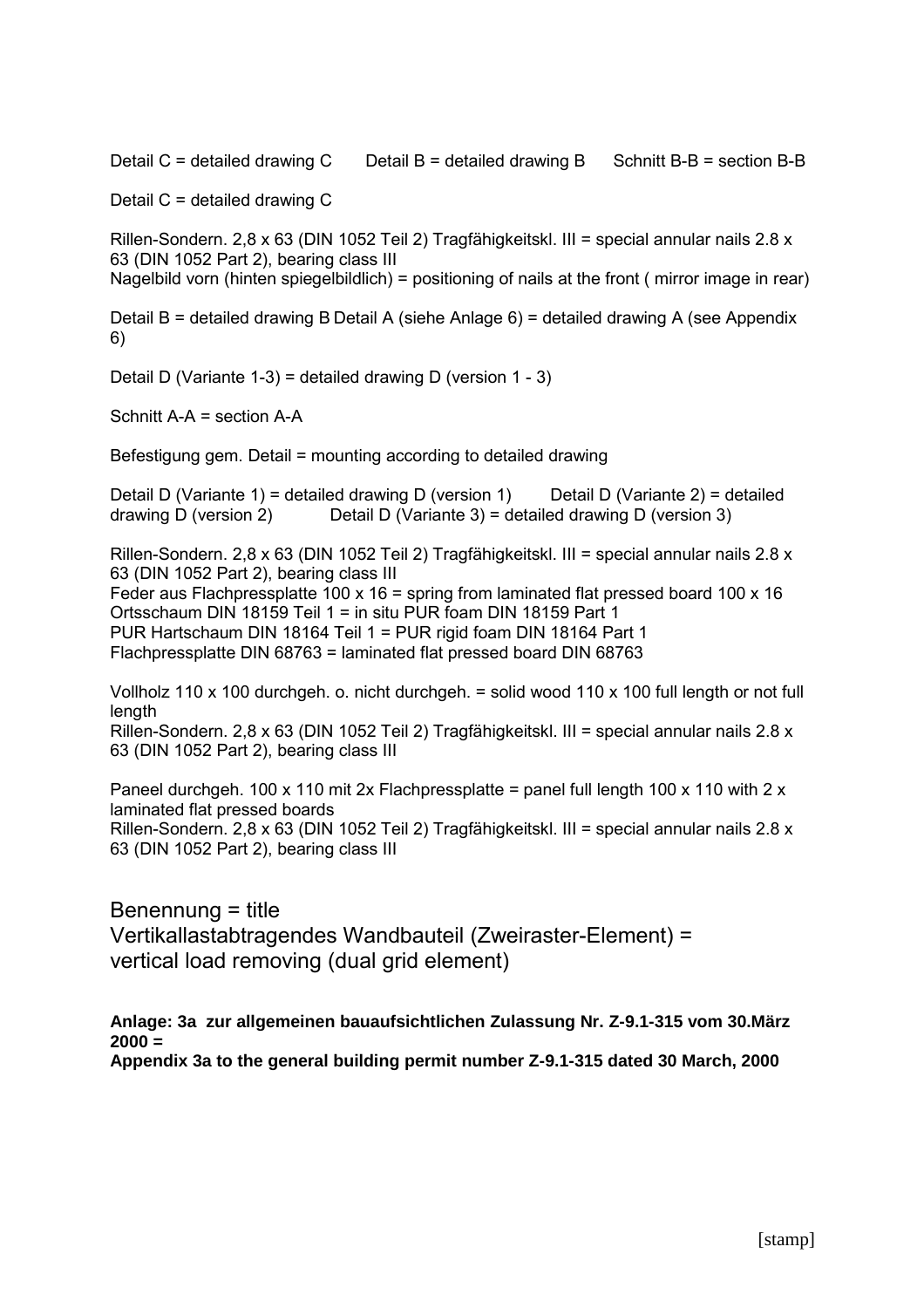Detail C = detailed drawing C Rillen-Sondern. 2,8 x 63 (DIN 1052 Teil 2) Tragfähigkeitskl. III = special annular nails 2,8 x 63 (DIN 1052 Part 2), bearing class III Nagelbild vorn und hinten = nail positioning front and rear

Detail B = detailed drawing B Schnitt B-B = section B-B

Detail C = detailed drawing C

Flachpressplatte V 100 = laminated flat pressed board V 100

durchlaufendes Holz ≥ 50 x 110 Sortierklasse S 10 = continuous wood ≥ 50 x 110, sort grade S 10

Flachpressplatte V 100 = laminated flat pressed board V 100

gemäß statischem Nachweis = according to static demonstration

umlaufendes Rähmholz 50 x 110 = wrap round wooden frame 50 x 110

 $Fu$ ßschwelle = inferior purlin

Befestigung gem. Anl. 6 o. 7 = mounting according to Appendix 6 or 7

Detail B = detailed drawing B Detail A (siehe Anlage  $6$ ) = detailed drawing A (see Appendix 6)

Detail  $B =$  detailed drawing  $B$ Rillen-Sondern. 2,8 x 63 (DIN 1052 Teil 2) Tragfähigkeitskl. III = special annular nails 2.8 x 63 (DIN 1052 Part 2), bearing class III Nagelbild vorn und hinten = nail positioning front and rear

Schnitt A-A = section A-A

Benennung = title Fensterdetail = detailed drawing (window)

**Anlage: 4 zur allgemeinen bauaufsichtlichen Zulassung Nr. Z-9.1-315 vom 30.März 2000 = Appendix: 4 to the general building permit number Z-9.1-315 dated 30 March, 2000**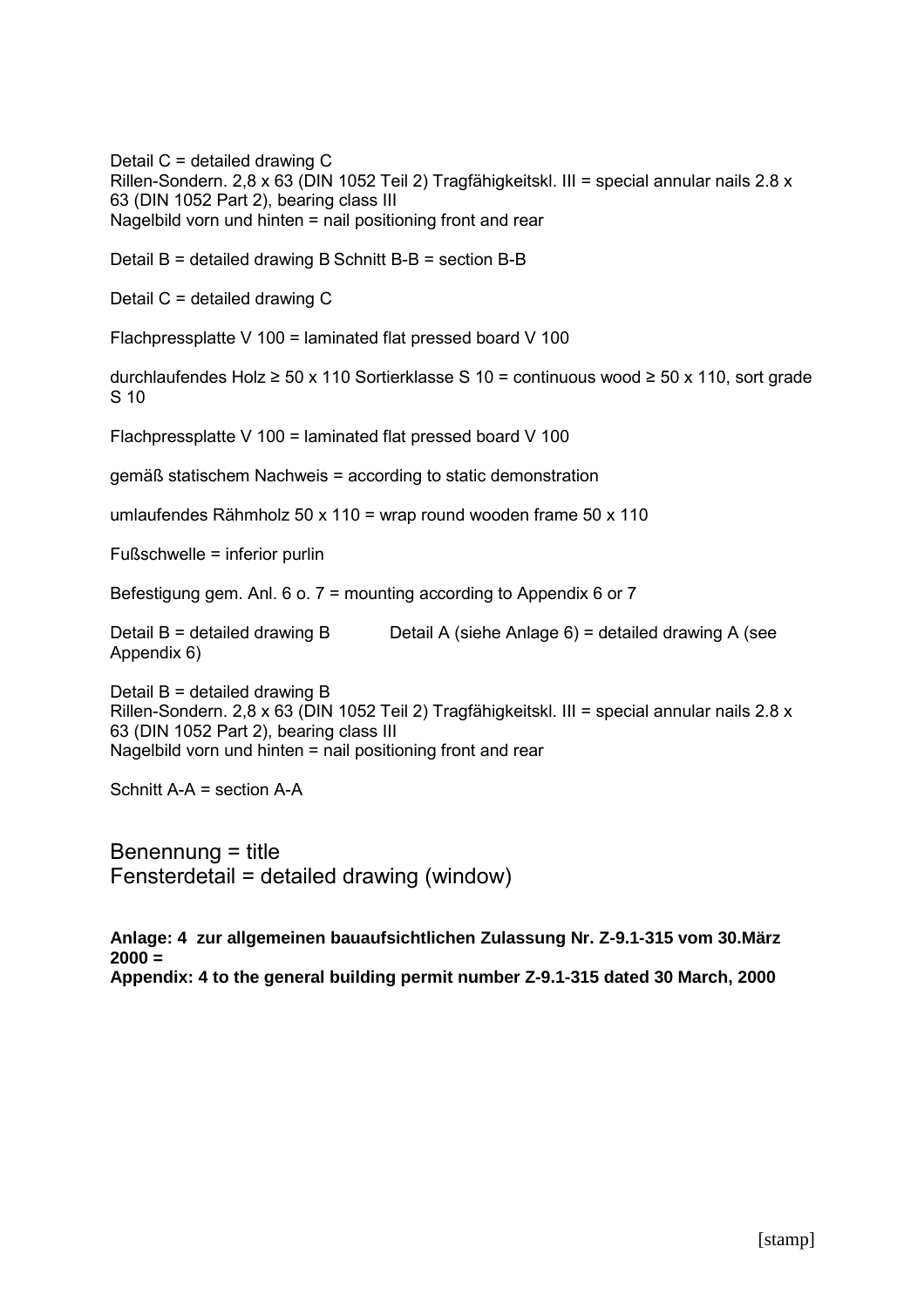Detail C = detailed drawing C Rillen-Sondern. 2,8 x 63 (DIN 1052 Teil 2) Tragfähigkeitskl. III = special annular nails 2.8 x 63 (DIN 1052 Part 2), bearing class III Nagelbild vorn und hinten = nail positioning front and rear

Detail C = detailed drawing CDetail B = detailed drawing B

durchlaufendes Sturzholz = continuous lintel wood

durchlaufender Stiel = continuous stay

Nagelverbindungen Rillen-Sondernägel 2,8 x 63 mm = nail connections special annular nails 2.8 x 63 mm

gemäß statischem Nachweis = according to static demonstration

Befestigung gem. Anl. 6 = mounting according to Appendix 6

Befestigung gem. Anl. 6 o. 7 = mounting according to Appendix 6 or 7

Detail B = detailed drawing B

Schnitt A-A = section A-A

Benennung = title  $Türdetail = door detailed drawing$ 

**Anlage: 5 zur allgemeinen bauaufsichtlichen Zulassung Nr. Z-9.1-315 vom 30.März 2000 = Appendix 5 to the general building permit number Z-9.1-315 dated 30 March, 2000**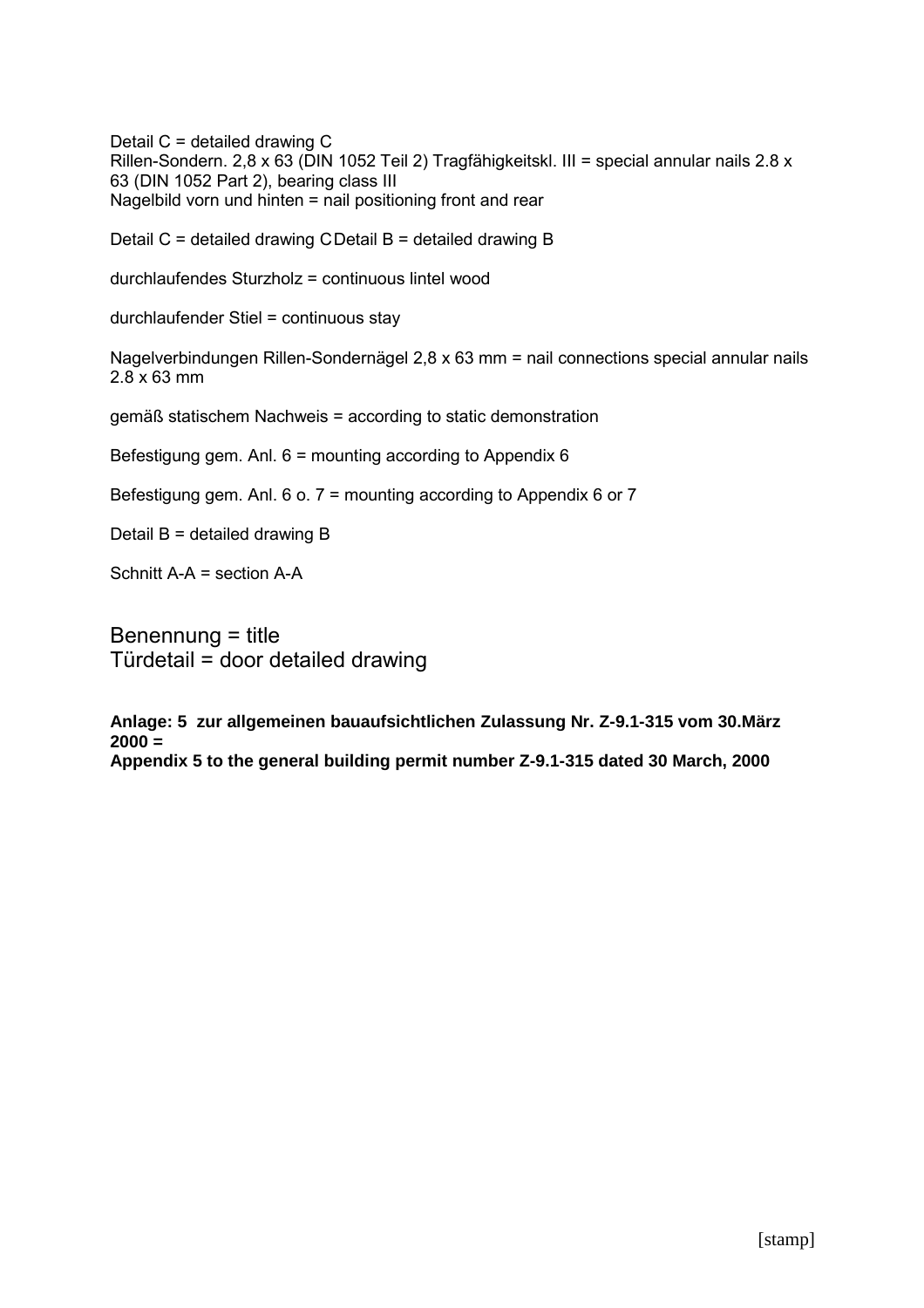Detail A der Anlage 2, 2a, 3, 3a, 4 und 5 = detailed drawing A to Appendices 2, 2a, 3, 3a, 4 and 5

TEK-Element  $D = 142$  mm = TEK element  $D = 142$  mm

Anker M 10 mit Unterlegscheibe 34x11x3 nach DIN 440 = anchor M 10 with shim 34x11x3 according to DIN 440

Rillen-Sondernägel 2,8 x 63 mm Tragfähigkeitskl. III = special annular nails 2.8 x 63, bearing class III

durchlaufendes Holz 50 x 110 = continuous wood 50 x 110

imprägniertes Holz = impregnated wood

horizontale Sperrschicht gegen aufsteig. Feuchtigkeit = horizontal barrier layer against rising damp

Wärmedämmverbundsystem oder gleichwertiger Wetterschutz = insulating composite system or equivalent weather protection

Gelände = terrain

Benennung = title Verankerung mit Anker für Innen- und Außenwände = anchoring with anchors for inside and outside walls

**Anlage: 6 zur allgemeinen bauaufsichtlichen Zulassung Nr. Z-9.1-315 vom 30.März 2000 = Appendix 6 to the general building permit number Z-9.1-315 dated 30 March, 2000**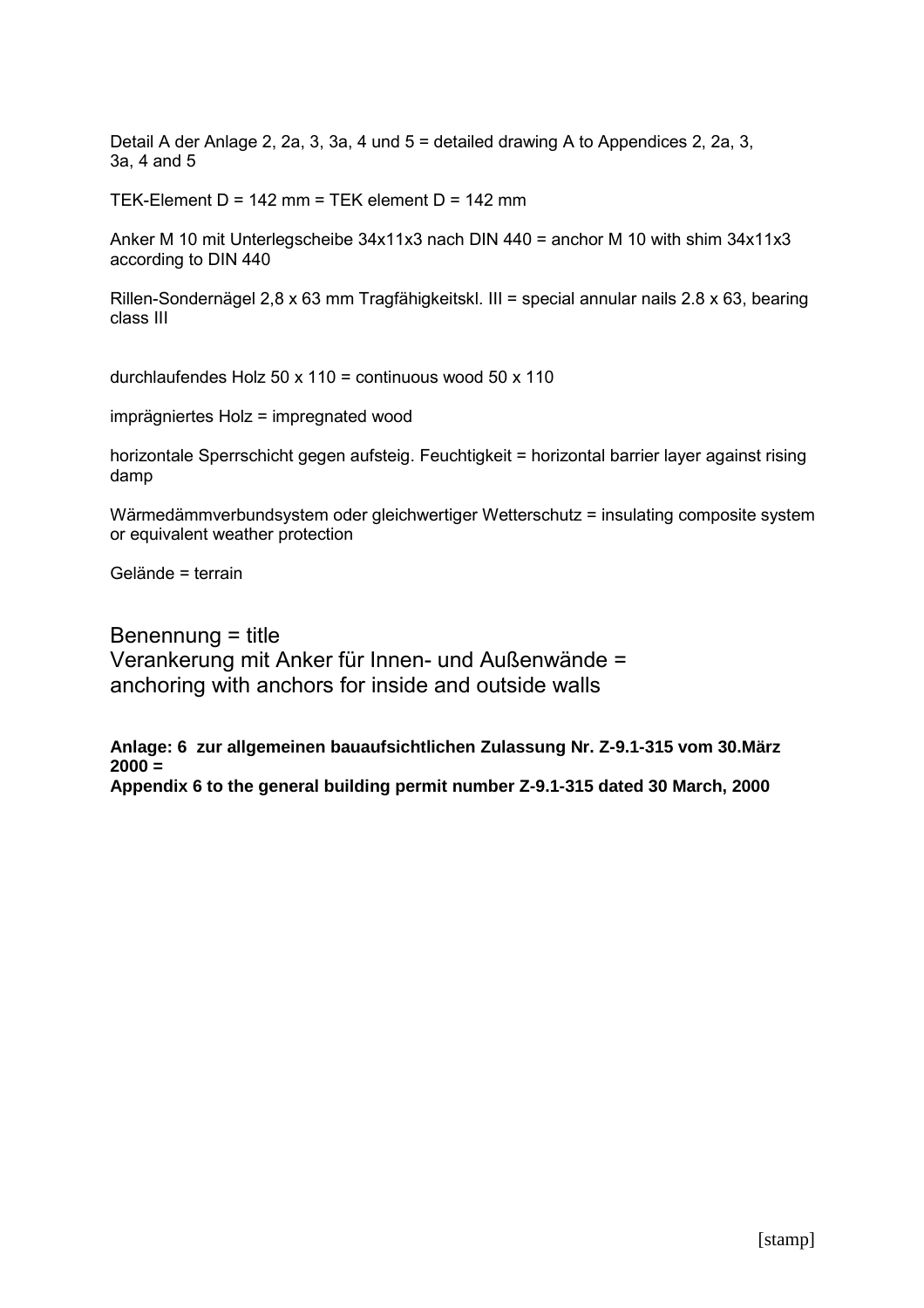Detail C = detailed drawing C Rillen-Sondern. 2,8 x 63 (DIN 1052 Teil 2) Tragfähigkeitskl. III = special annular nails 2.8 x 63 (DIN 1052 Part 2), bearing class III Nagelbild vorn und hinten = nail positioning front and rear Detail C = detailed drawing CDetail C = detailed drawing C Detail B = detailed drawing B gemäß statischem Nachweis = according to static demonstration Rähmholz = wooden frame durchlaufender Stiel 100x110 = continuous stay 100x110 Nagelverbindungen Rillen-Sondernägel 2,8 x 63 mm = nail connections special annular nails 2.8 x 63 mm Befestigung gem. Anl. 6 = mounting according to Appendix 6 Befestigung gem. Anl. 6 o. 7 = mounting according to Appendix 6 or 7 Detail B = detailed drawing B Schnitt A-A = section A-A Benennung = title

Türdetail mit eingepaßtem Sturz = door detailed drawing with fitted lintel

**Anlage: 7 zur allgemeinen bauaufsichtlichen Zulassung Nr. Z-9.1-315 vom 30.März 2000 = Appendix 7 to the general building permit number Z-9.1-315 dated 30 March, 2000**